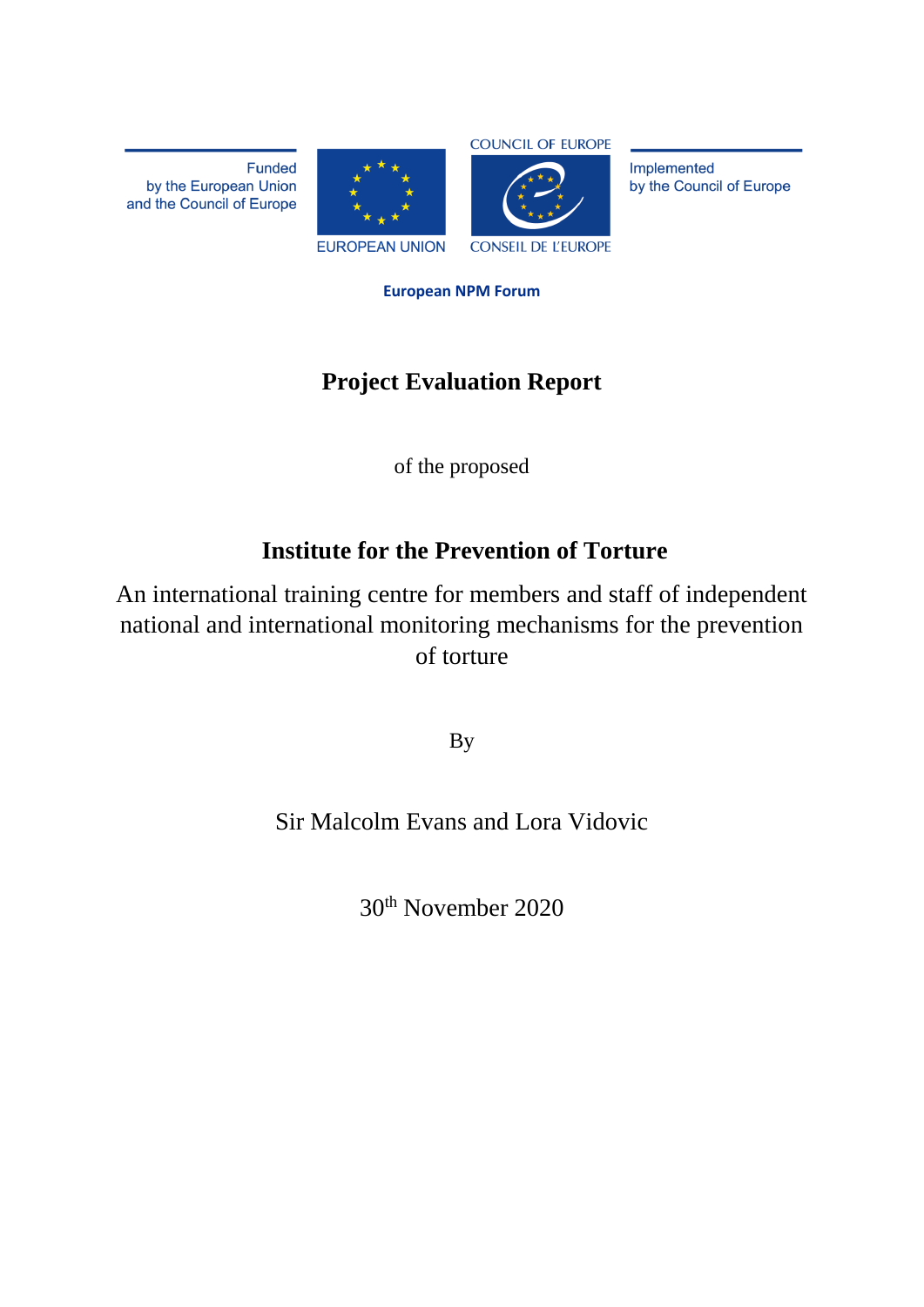## **I. INTRODUCTION**

We have been asked to assess the feasibility of establishing a training centre for members and staff of independent national and international monitoring mechanisms for the prevention of torture (hereafter "training centre") as proposed in the Concept Note of  $18<sup>th</sup>$  June 2020 which has been provided to us. As that Note makes clear, the primary beneficiaries of the training centre are to be the National Preventive Mechanisms for the prevention of torture (NPMs), which have been established in accordance with the Optional Protocol to the United Nations Convention against Torture and Other Cruel, Inhuman, or Degrading Treatment or Punishment (OPCAT), the UN Sub-Committee on Prevention of Torture and Other Cruel, Inhuman or Degrading Treatment or Punishment (SPT), and the European Committee for the Prevention of Torture and Inhuman or Degrading Treatment or Punishment (CPT).

There are very many bodies whose work contributes directly and indirectly to the prevention of torture and ill-treatment in detention. Although not expressly couched in such terms, this proposal relates to those which have been established or designated to contribute to prevention through the use of 'preventive visiting', a discrete preventive methodology. Whilst it is entirely appropriate to focus on these bodies, and on their training needs, it is important to recognise that the proposed Centre does not, and cannot, address the training needs of all those involved in preventive work. It is focussed - and appropriately focused - on those bodies operating within the frameworks of the OPCAT and the European Committee for the Prevention of Torture (ECPT).

We have been asked to address a number of specific questions, some of which relate to the merits of establishing such a centre, whilst others concern the details of the specific proposal set out in the Concept Note. In undertaking this Evaluation, the reviewers draw on their personal knowledge and experience of national and international preventive mechanisms and of the relevant training landscape. Any evaluation of training must also take account of the nature and history of the bodies concerned, their legal and institutional structures, the relevant elements of which will be sketched in this introduction. This evaluation assumes knowledge of the relevant bodies and their mandates, powers, modus operandi, etc, which will only be referred to when necessary in order to evaluate the project proposal.

# **II. THE SCOPE OF THE PROPOSAL**

The Concept Note suggests that the 'primary purpose' of the Institute will be 'to provide initial and on-going training to members and staff' of the CPT, SPT and NPMs. We think this may need to be re-considered for a number of reasons of a legal, structural and practical nature.

### **(a) The CPT**

The CPT has now been in existence for over 30 years. Throughout that time the fundamentals of the approach of the CPT to work and visiting methodology has remained relatively constant over time. The CPT comprises 47 independent experts elected in respect of each member state of the Council of Europe and is supported by a sizable secretariat within the Council of Europe. Members have a broad range of disciplinary backgrounds and interests, and on joining the CPT some, but not all, will have experience of preventive visiting. They are eligible to serve for up to a maximum of 12 years, be eligible for re-election to a maximum of three four-year periods of office. In addition, the CPT routinely uses external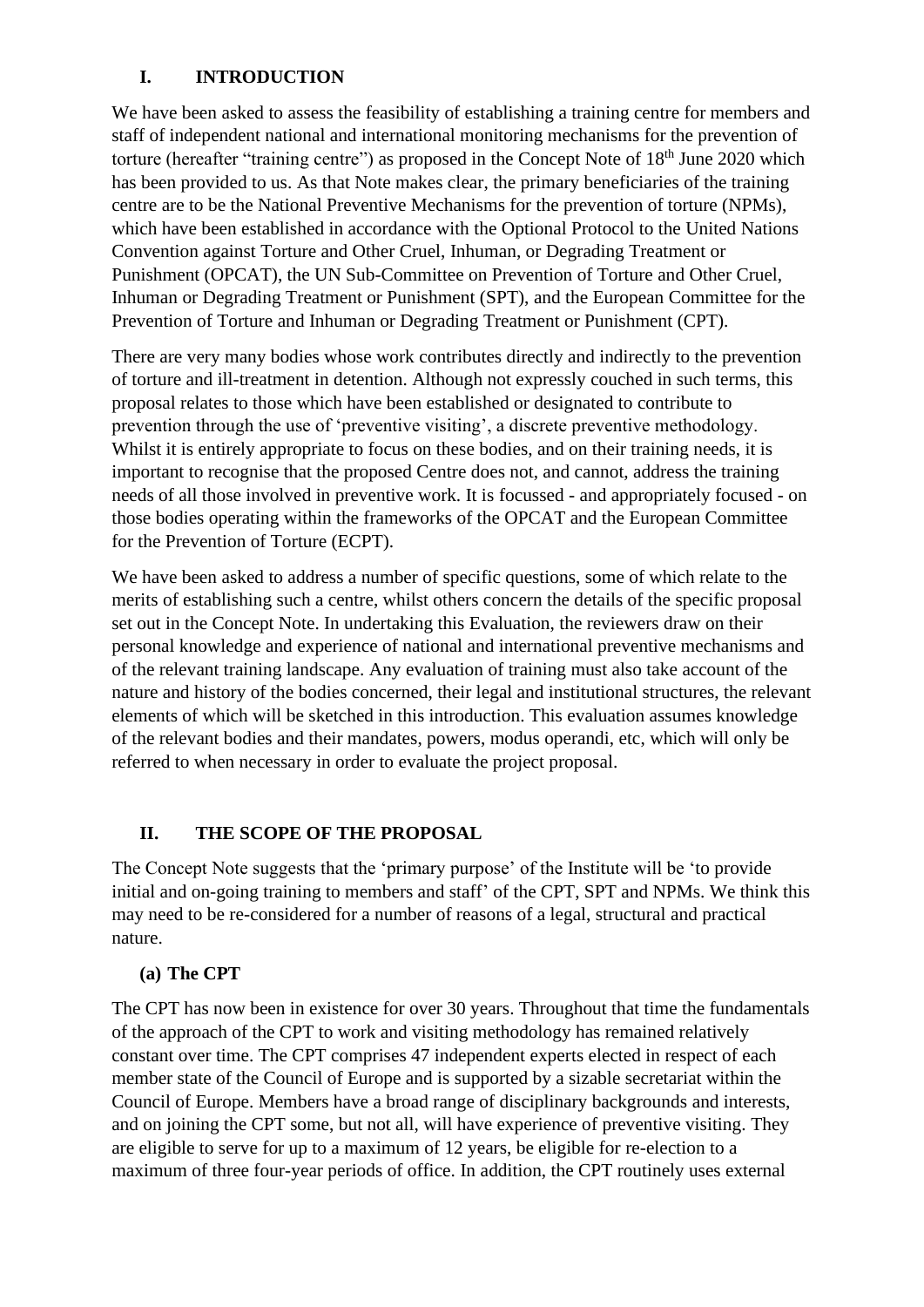experts to assist with visits, who are usually highly qualified and experienced in their various fields. Importantly, CPT and its members work principally in two languages, English and French and within a region which has a relatively high degree of inter-connectedness.

The training opportunities provided to members will be known to the Council of Europe (the addressees of this Report) and so it is unnecessary for us to dwell on them here. Given its 30 years of experience, the size and experience of the Secretariat, the use of experts familiar with the work of the CPT and members potentially having up to 12 years of CPT experience, that there is a well developed system of induction and support.

#### **(b) The SPT**

The situation of the SPT is very different to that of the CPT. The SPT comprises 25 members, elected by the currently 90 States Parties and drawn from all regions of the world. UN regional groupings do not precisely map onto Council of Europe nomenclature, but 39 of the 47 Council of Europe States are Parties to the OPCAT; along with 23 State Parties in Africa; 15 in the Americas; and 13 in Asia-Pacific. Members are likewise drawn from all regions, with (following recent elections, and as of 1 Jan 2021) 6 from the Americas; 5 from Africa; 2 from Asia Pacific and 12 from Europe (Council of Europe) countries. The SPT currently has three principal working languages, English, French and Spanish, with Arabic as an occasional, but important, fourth. Official Documentation is also produced in the other official UN languages, Russian and Chinese.

As with the CPT, members have a variety of professional backgrounds, and some may have prior experience of preventive visiting (increasingly from having been members of National Preventive Mechanisms prior to their election to the SPT). Importantly, members are, in principle, limited to 8 years in office, two terms of four years. However, the dynamics of nomination and election in a highly politicised electoral environment means that members may well serve for less.<sup>1</sup> On the other hand, several former members have been elected as SPT members de novo following lapse of time following the expiry of their previous mandates.<sup>2</sup> The secretariat of the SPT is extremely small<sup>3</sup> and with relatively high rate of staff mobility over time. As a result, there is considerably less knowledge of established practice and 'institutional' memory within the SPT (both membership and secretariat) than is the case the CPT, and hence a heightened need for training.

Training within the SPT is, however, hampered by a number of factors. The SPT meets for three plenary sessions of one week per year, with members often having to arrive and depart within hours of their start and finish. Translation is only available during formal plenary sessions and as a result there is virtually no capacity for formal 'training' as such. As a result, virtually all member training takes place in the context of SPT country visits – in effect, 'on the job'. Inevitably, the quality of this will depend on the existing experience within the visiting delegation. Given the relatively high rate of turn-over of SPT members, exacerbated

<sup>&</sup>lt;sup>1</sup> For example, in the 2020 election two members eligible for renomination were not represented, whilst a further two serving members who were nominated were not re-elected to the SPT

<sup>2</sup> For example, in the 2020 election two former members were elected anew to the SPT, one after an absence of 2 years, one after an absence of 8 years.

<sup>&</sup>lt;sup>3</sup> Currently comprising 3 Professional and 2 General staff.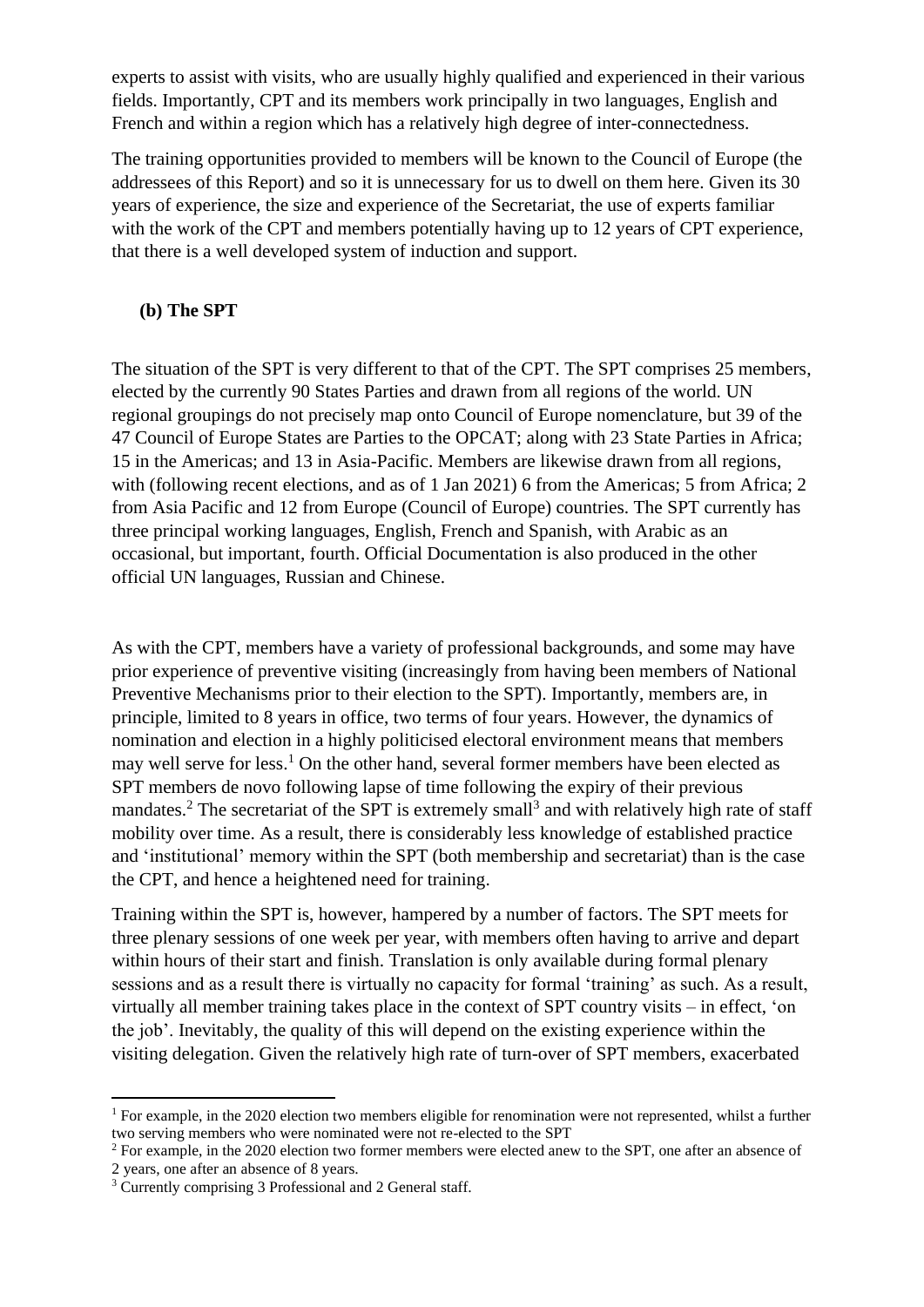by the lack of visiting for financial and COVID-related reasons over the last year, there is a dearth of experience, and thus of training, within the SPT as regards the specificities of SPT visiting.

It should be noted that this gap is not addressed by the increased numbers of SPT members who have experience as members of their National Preventive Mechanisms. As will be outlined in the following section, NPMs vary greatly in their structure and approach to preventive visiting. Visiting in the context of the SPT is in many respects very different to that of the NPM and experience suggests that NPM experience does not necessarily map easily onto SPT visiting methodologies. This has important practical implications for the evaluation of the current project.

## c) **National Preventive Mechanisms**

The OPCAT requires each state party to establish an NPM within one year of ratification. For a variety of reasons, it is quite difficult to be exact about the number of NPMs which have actually been designated, but in the region of 65-75 are either known or believed to exist. Importantly, all but one of the OPCAT member states of the Council of Europe have established their NPM – the sole exception being Bosnia Herzegovina. NPMs under the OPCAT are not subject to any form of 'accreditation'. It is sufficient that they be designated as an NPM by the State party for them to become the NPM, although in practice the SPT routinely speaks of NPMs being, or not being, 'OPCAT compliant' as regards their structure, organisation or, less frequently, operation.

The OPCAT makes it clear that NPMs do not have to take a particular form. What is important is that they are independent and able to function in accordance with the OPCAT criteria. As a result, there are very many different types of NPM. In Europe, the dominant model numerically is of the NPM function being given to an Ombuds Office. However, other models exist, including newly established bodies, such as in France and Germany, and what are called 'gathered' models, where the function is dispersed among a variety of existing (or a combination of existing and new) bodies, usually accompanied by a body with a form of coordination role (such as in the UK). In some other regions of the world, models built around existing NHRIs tend to dominate.

This is important when considering what the training needs of an NPM might be, as each is likely to have distinct training needs based on its organisation, structure, and experience. What is clear, and what is widely acknowledged by the NPMS themselves, is that they do have trainings needs regarding in what is required of them *as* NPMs. It is therefore unnecessary to consider whether, as a threshold issue, the scope of such an Institute as is being proposed should seek to address their training needs.

# **(d) Observations**

All bodies engaged in preventive visiting benefit from training. However, the very nature of the CPT and the SPT as international expert bodies may make it difficult for them to be seen as principal beneficiaries of a training centre. As regards the SPT in particular, and despite the clear need for enhanced training opportunities, structural factors may militate against this.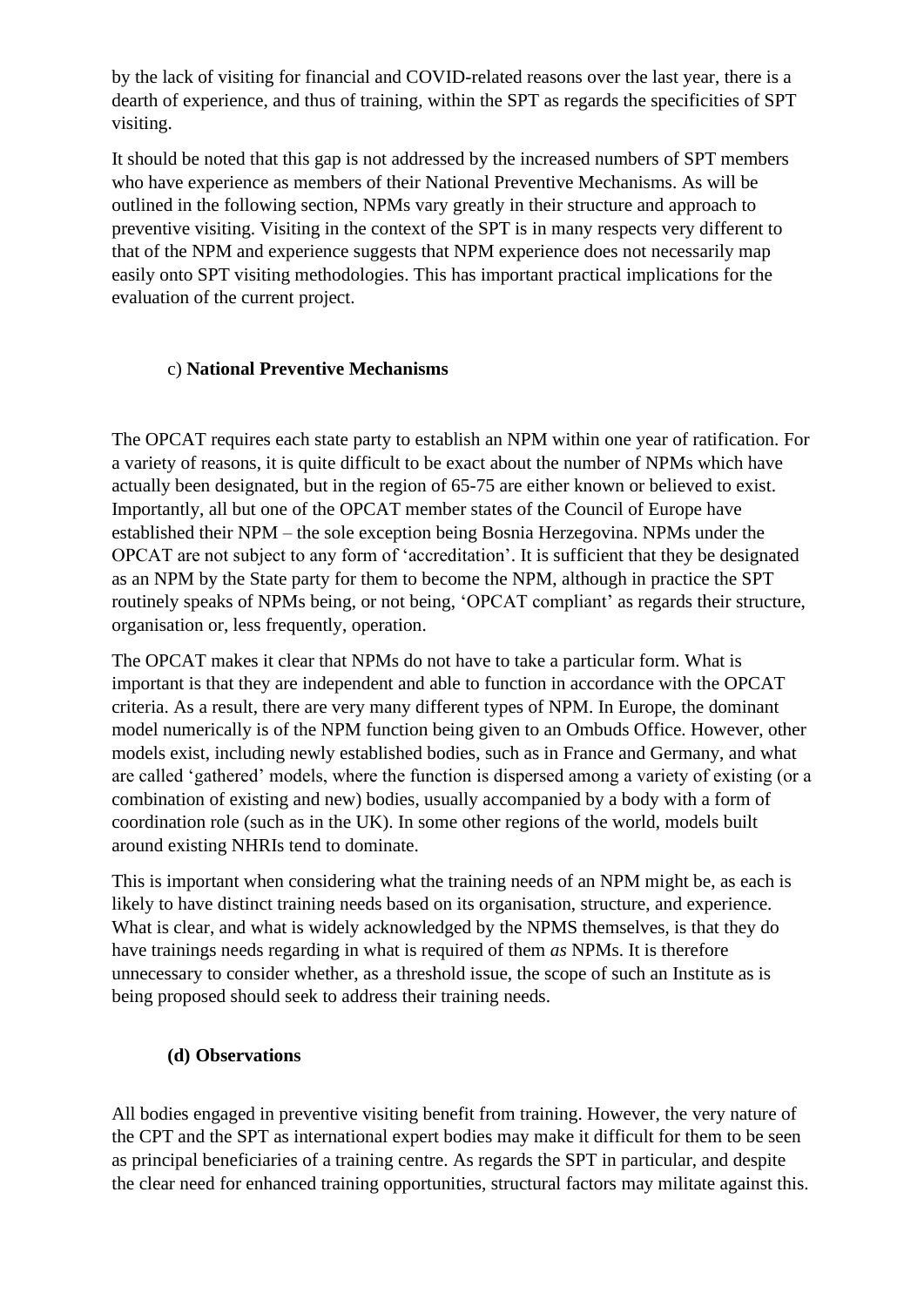First, there is no realistic prospect of budgetary allocation being made to support the systematic training of members (or secretariat) by external agencies. Indeed, within the UN there is something of a 'cultural bias' against the very idea of independent experts being in need of 'training' as such. Hence when such exercises do take place, they do so under the guise of 'Induction' or of 'Exchanges of Best Practice' with external bodies.<sup>4</sup> Whilst there may be a willingness to contribute to the work of such a centre, there is unlikely to be a willingness to seen to 'be trained' by such a body. This may be merely a matter of presentation, but it is an important one.

Rightly, it is not proposed that trainers accompany international visiting bodies as they undertake their work. This would be highly problematic from a legal perspective, given the nature of the mandates of the visiting bodies.<sup>5</sup> Rather, it suggests that members of such bodies (and members of NPMs of other countries) be invited to participate in 'training' exercises in particular institutions in third countries which have agreed to this, and with the approval of the national authorities. This is certainly a feasible methodology, and was indeed used by the Council of Europe in its NPM Project some years ago. However, it has limitations as a method of training, and particularly so for members of international bodies.

For example, one of the key difficulties faced in practice can be how to secure access to a place of detention when there is resistance from those in charge of it, and training on how to practically 'navigate' this very important. However, securing access will not be an issue in the context of a visit to a place which has agreed in advance to be used as a training site. It is also the case that, inevitably, these are likely to be places which are frequently visited and in which the situations may be well known. Most countries have – for the want of a better term – 'show' facilities which are frequently visited by national or international bodies. Frankly, it is quite difficult to 'simulate' a realistic visit to such places and under such circumstances. Whilst not without value, the value of conducting such exercises in relatively artificial circumstances can be overstated.

Another issue concerns information which may be received during such a visit: what is its status? Can the 'training team' respond to this? Can it raise issues with the authorities? If so, by whom? Is it confidential? It could be very difficult for a member of an international body participating in such an exercise to do so. Yet they can hardly remain unaware of a situation which they have observed in the course of such a visit, and this may well influence their work as a member of their respective committee. (Indeed, it is difficult to see how it cannot).

There are also increasing pressures on international bodies to be seen to be independent in the manner in which they undertake their work. There are potential reputational issues for an international oversight body if its' members are being 'mentored' in their work within a state party in this way. Whilst it may well be that the country in which the exercise is being held has no objection, this is does not mean that another country might believe the member is being influenced inappropriately by being allowed access to 'show' facilities' for training purposes. It may be that if a member of an international body were 'trained' in the facilities of Country X then they ought to recuse themselves from visiting facilities within that country

<sup>4</sup> Such exchanges have taken place, including with the CPT, during SPT session time, but have been of limited practical utility and have been more useful as a means of exchanging information concerning each others' work, rather than training per se.

<sup>&</sup>lt;sup>5</sup> For example, only those designated as Experts are able to accompany members (and their secretariats/interpreters/security) on visits and, in the case of the SPT, these have to be drawn from a roster established by nomination of the States Parties or OHCHR. Issuance of visas and credentials to allow access to places of detention would be also problematic.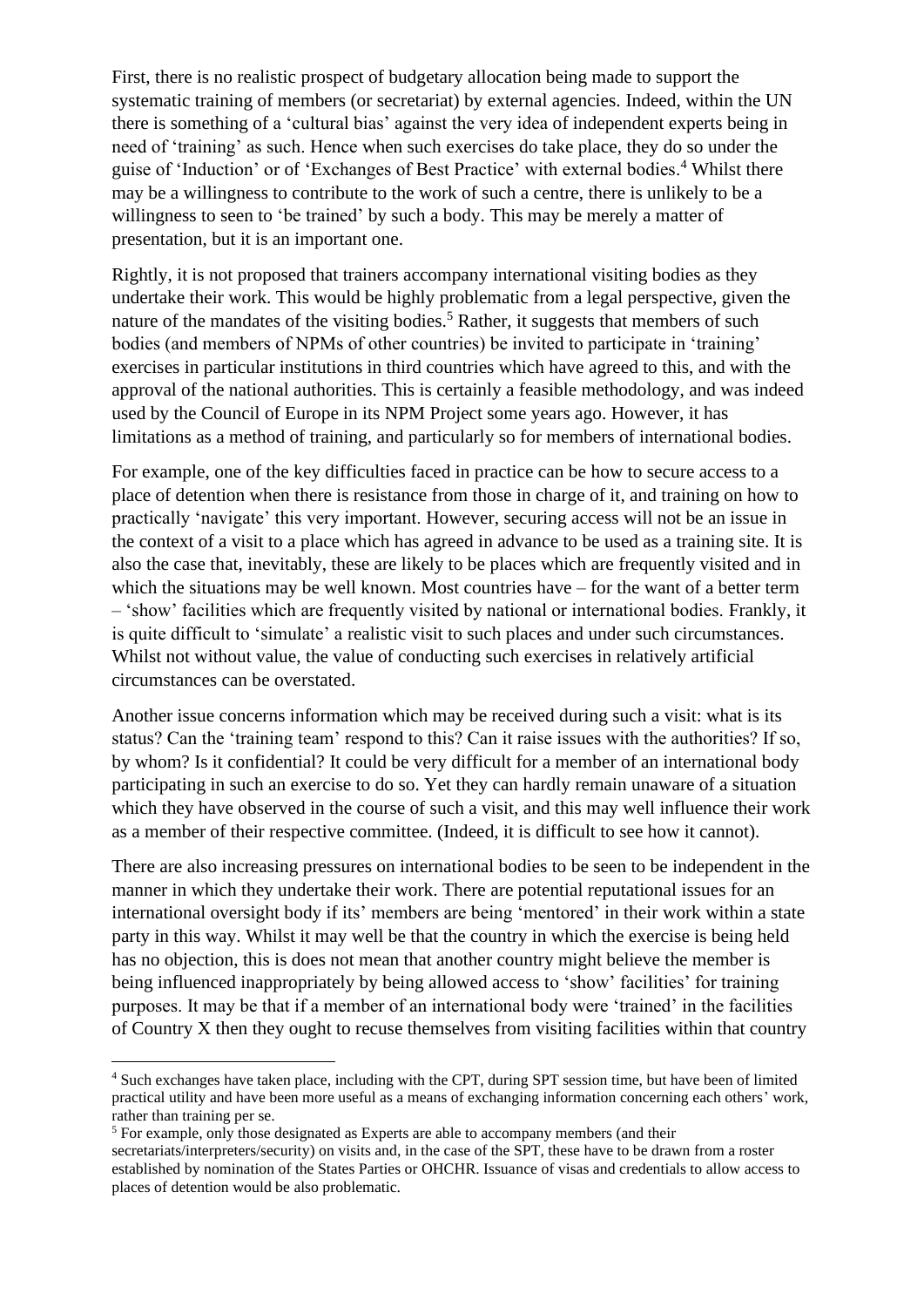thereafter in an official capacity. This may make members less willing to participate in such training exercises.

It is, then, most likely that the international bodies could best be served by an Institute which, as regards the international mechanisms, positioned itself as a 'Centre of Excellence' which could be invited by them from time to time to make presentations to the relevant Committees to help inform their understanding of discrete issues concerning preventive visiting arising out of their work with others. This would be of value and, perhaps indirectly rather than directly, help address the training needs of these bodies. In the UN context, the extent to which even this would be feasible would depend on the extent to which such an Institute was perceived to be global in its range and focus. 6

We would therefore suggest that the scope of the proposed institute be amended so that its work in practically training members of torture prevention mechanisms is focussed on the NPMs, and its relationship to the international bodies be reconsidered and restructured. It should be seeking to forge collaborative relationships which might allow it to offer practical training to members and staff as a part of its work with NPMs, as well as to allow it discuss best practice with the international mechanisms as 'peers in prevention'. We do not, however, think it ought to seek to pursue an 'on site' or 'shadowing' training methodology in relation to them specifically.

# **III. THE TRAINING OF NPMS**

The need to provide NPMs with training is uncontroversial. Every member of every NPM currently receives training of some form at some point, both as a routine part of their operational work and of the professional development of NPM members and employees. We know of no example where NPMs have been resistant to the principle of training to better fulfil their functions. The questions which need to be addressed, however, concern training 'by whom' and 'in what'.

As a preliminary matter, we take it for granted that those bodies which exercise an NPM function will be routinely training their staff on a broad range issues concerning their work and practice. The role of the Institute would not be to replace, but to both *inform* that work, and to *supplement* it with specialised training by those experienced in NPM work. This is an important point. For reasons already given, in many (most) countries, the NPM function is given to an existing institution which has its own history, focus and modus operandi. Preventive visiting is a specialism in its own right, and it is key to the success of an NPM that this is understood and reflected in its work. This underlines the need for training of NPMs to be conducted by those experienced and skilled in preventive visiting as a distinct methodology.

### **(a) The Nexus between the SPT and the NPM under the OPCAT Framework**

If the work of the Institute is to be focussed on the practical training of NPMs, then it is important to recognise that the outset that, whilst a domestic body, the NPM is also part of an

<sup>6</sup> This is a particular concern as regards the work of the SPT, where there remains a strong negative legacy of the CPT being presented as the 'model' to which it ought to aspire, without proper consideration being given to its different mandate, sphere of operation and operational context.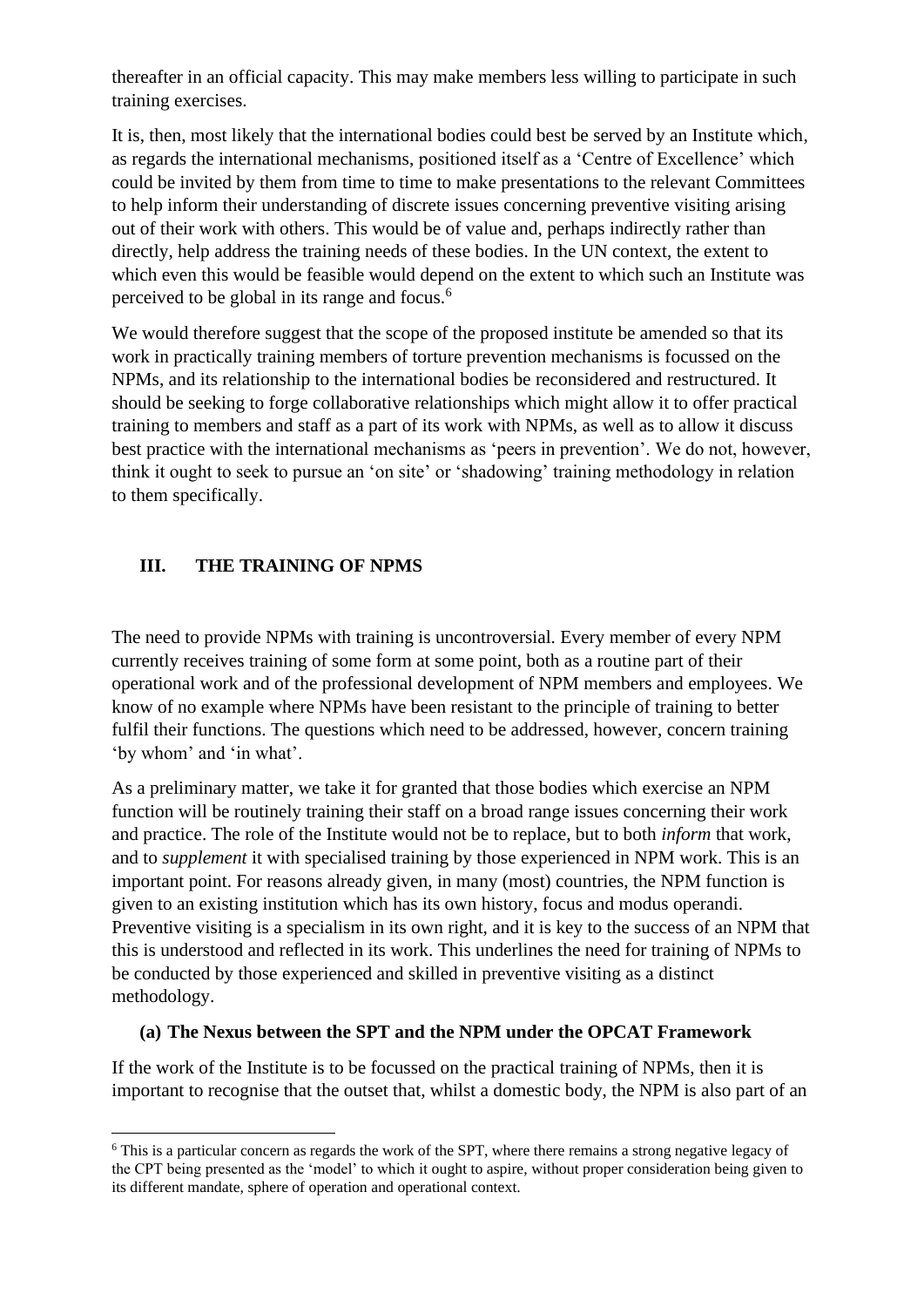international legal framework established by the OPCAT. Under that framework the SPT has a specific set of legal obligations, which are set out in OPCAT Article 11 (1) (b) (i)-(iv). These are:

'(b) In regard to the national preventive mechanisms:

(i) Advise and assist States Parties, when necessary, in their establishment;

(ii) Maintain direct, and if necessary confidential, contact with the national preventive mechanisms and offer them training and technical assistance with a view to strengthening their capacities;

(iii) Advise and assist them in the evaluation of the needs and the means necessary to strengthen the protection of persons deprived of their liberty against torture and other cruel, inhuman or degrading treatment or punishment;

(iv) Make recommendations and observations to the States Parties with a view to strengthening the capacity and the mandate of the national preventive mechanisms for the prevention of torture and other cruel, inhuman or degrading treatment or punishment.'

It is, then, clear that there is a legal expectation that the SPT will be offering (and providing) advice and assistance to States on the establishment of their NPMs and to NPMS and to States on matters concerning their practical operation. To that end, the SPT has issued general guidance in the form of Guidelines concerning the establishment and operation of NPMs; it has collaborated with the OHCHR in the production of a Training Manual on NPMs, it explores issues concerning NPMs in its visit reports, including visits to countries which are primarily focussed on their working of their NPMs, as well as participating in many ad hoc consultations and training exercises for both States and NPMs on a bilateral basis, as well as participation in the numerous initiatives related the NPMs organised by other bodies, including regional organisations, and networks of NPMs (which may often be supported by such organisations).

The relationship between the SPT and NPMs under the OPCAT is not one way: the designation of a body as an NPM means that the State is obliged to grant to the NPM the powers provided for in the OPCAT, to communicate and meet with the SPT and, importantly, to be the beneficiary of the privileges and immunities in domestic law necessary for the fulfilment of the OPCAT function. Moreover, the SPT can (and does) share its findings in confidence with NPMs who can (and do) then act as its agent of oversight of implementation. In addition, NPMs routinely approach the SPT for practical advice on procedural and substantive issues, and the SPT regularly intervenes with States Parties in order to help ensure the operational capacity and integrity of the NPM. This, it needs to be stressed, is not limited to visits and visit reports. As a result, the SPT exercises a form of ongoing general oversight of the integrity of the OPCAT system of NPMs, including intervention in the interests of NPMs when necessary.

The relevance of this to the establishment of a Training Institute should be obvious: it is vitally important that the approach to the exercise of the NPM mandate furthered by the Institute coheres with that which is advanced by the SPT. The NPMs and the SPT, as a matter of international law, have a reciprocal supportive relationship and training needs to respect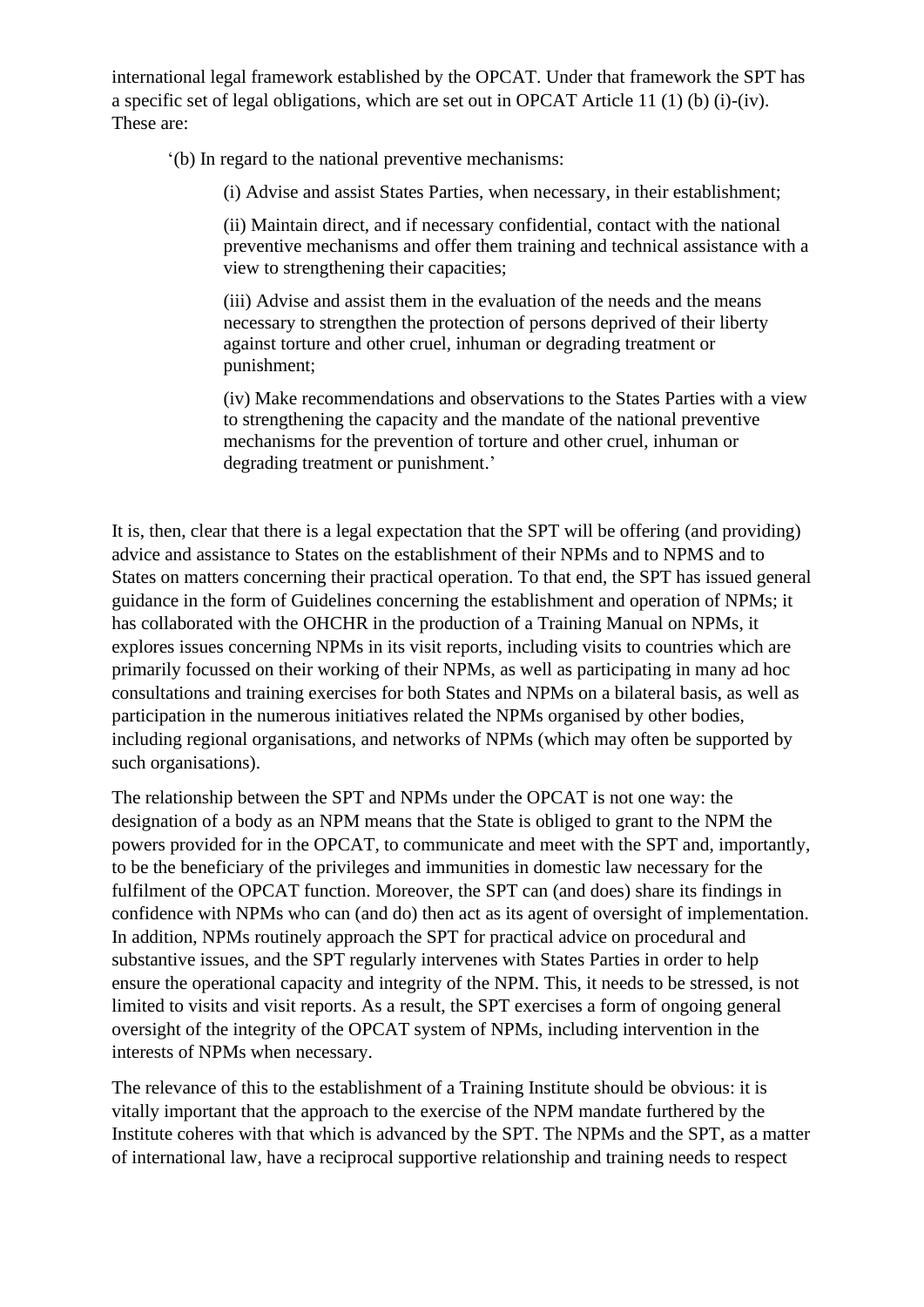and reflect this if it is to be effective in delivering enhanced prevention within the OPCAT system taken as a whole.

The key here is 'coherance'. Arguably, in the ideal world the NPMs would be inducted and trained in preventive visiting by the SPT operating within the OPCAT framework. To an extent, this happens through the materials and tools already mentioned. As SPT visit reports also illustrate, it also happens through SPT visit focussed on NPMs where it accompanies them on visits and provides constructive feedback – in essence, the same training model as is under consideration. Moreover, since it is wildly unrealistic to expect that the SPT could, in practical undertake such 'on site' practical training visits on a systemic basis, the ideal of it being undertaken by others can hardly be objected to – indeed, it is to be welcomed. The key is to ensure that it reinforces, rather than departs from, key elements of the SPT's approach.

### **(b) The Consequences of The Global Context**

As has been said, there are currently some 38 NPMs within the Council of Europe and approximately 70+ around the world, with the latter rising faster than the former. In other words, approaching half of all NPMs are, or soon will be, outside of the Council of Europe area and it is in these countries that many of the most pressing training and capacity needs arise. In the early years of the OPCAT system, the preponderance of NPMs were to be found in Europe and the Council of Europe initiated a project which facilitated engagement by the SPT with those newly established NPMs. Over time, and as participation in the OPCAT system widened, its focus concerning NPM engagement has inevitably shifted somewhat to meet emerging needs. As a result, the extent of SPT engagement with NPMs in the Council of Europe area has diminished in recent times.

A second consequence of the global context is that NPM training needs to reflect the realities of that global context: it would be improper to have different expectations of NPMs in different geographic regions, for example. This emphatically does not mean that NPMs should align to the 'lowest common denominator'. What it does mean is that practical training needs to be sensitive to the realities of the context in which an NPM is functioning rather than setting out idealised approaches which are not achievable. (e.g. the inclusion of particular forms of specialist expertise within NPM visiting delegations when such expertise is not available to it; logistical and transportation issues, etc). What is important is that training does not seek to 'benchmark' the unachievable as a global expectation. In practical terms, this means that NPM training needs to be tailored to context. This speaks in favour of an 'on site' methodology, rather than an abstract and over-theorised approach. But it also suggests that those involved in the delivery of such training would benefit from knowledge of NPM work outside of Europe, in order to ensure that the work of the Institute can be of global, rather than regional, relevance in time.

This latter point is of more general significance. The proposal is not at all clear as to which NPMs it would be seeking to work with in the first instance. It is clear that it intends to commence its work in English and French, then expand to Spanish and Arabic. But the relevance of this for the scope of its work with NPMs is not at all clear. Most current African NPMs work in French and English, as do most of those in the Asia-Pacific Region. It is also the case that it is quite possible to engage with NPMs in the Americas in English and French, though to a limited degree in some instances. At times, there are hints within the proposal that its first phases will be limited to the Council of Europe area, enlarged by the monitoring of return flights to third countries. But this is not explicit. This is vital for scoping the next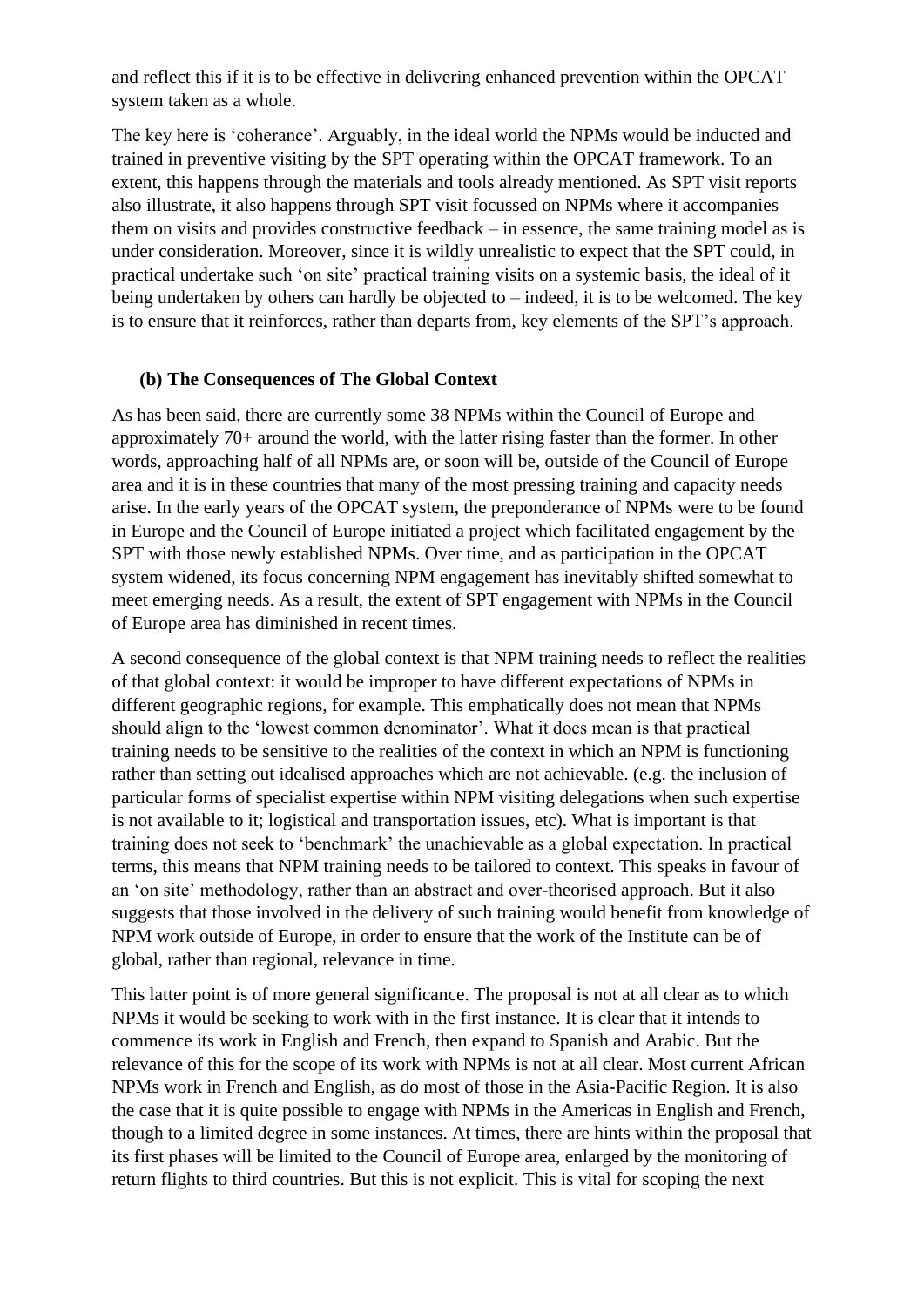phases of the project. The NPM project is a global one. If the initial phases are limited to English and French, this does not mean that the scope of the initial phase needs to be limited to the Council of Europe Area. A global scoping initially based on these languages would result in a project (and start up team) which looked very different from one focussing initially on the Council of Europe area. If the initial focus is to be the Council of Europe Area it is equally important that those designing the project are drawn from across the entire NPM world, to ensure the feasibility of its subsequent roll-out.

We assume that it is in fact the intention to focus in the first instance on NPMs within the European space. Given that there is where the majority of NPMs are currently to be found, this is not without merit. However, the points made above must be taken into account should such an institute be established.

# **IV. QUESTIONING THE PROPOSAL IN DETAIL**

By setting out an exploring a number of key conceptual and structural issues in the preceding sections, several aspects of the focussed questions we have been asked to consider have already been touched on, or addressed. In what follows, the specific questions we have been asked will highlighted and further, focussed, observations made relating to them.

**1. Catalogue all existing training initiatives for NPMs by other actors in this field, including training offered by the Council of Europe, the United Nations (OHCHR, UNDP, SPT), OSCE (ODIHR), the APT, OMCT and by NPMs themselves;** 

Surprisingly, there are not that many formal and systemic learning opportunities for NPMs in Europe available, as they are mostly ad hoc, planned at most several months in advance, and on topics that reflect current and burning issues. They and can roughly be divided into several groups. These are, largely, educational opportunities are part of seminars, conferences, network's meetings, workshops and similar, hosted, co-organized and partly financed by NPMs themselves, financially supported by other stakeholders.

For example, since 2013 NPMs who participate in the [South-East European \(SEE\) Network](https://volksanwaltschaft.gv.at/en/preventive-human-rights-monitoring/see-npm-network-chair-2016#anchor-index-3407) have had several meetings hosted and co-organized every year by institutions in Slovenia, Austria, Serbia, Montenegro, North Macedonia, Croatia and others. They were financially supported by Council of Europe, OSCE, UNHCR. Topics included: NPM Reports; detention in the context of migration; Prevention of suicide in detention and status of NPM in member states; NPM Reprisals; Children in Detention; Monitoring safeguards in the first hours of police custody; and other.

Training opportunities and exchanges of information are also extended to the NPMs operating in neighboring countries, particularly these without language barriers such as Croatia and Slovenia, or North Macedonia, Serbia, Slovenia and Albania. Unlike large multilateral workshops and conferences, exchanges like this are excellent as they allow onsite visits, being the most useful and practical way of learning. A key element of this is their 'peer to peer' nature, whilst drawing upon external expert input.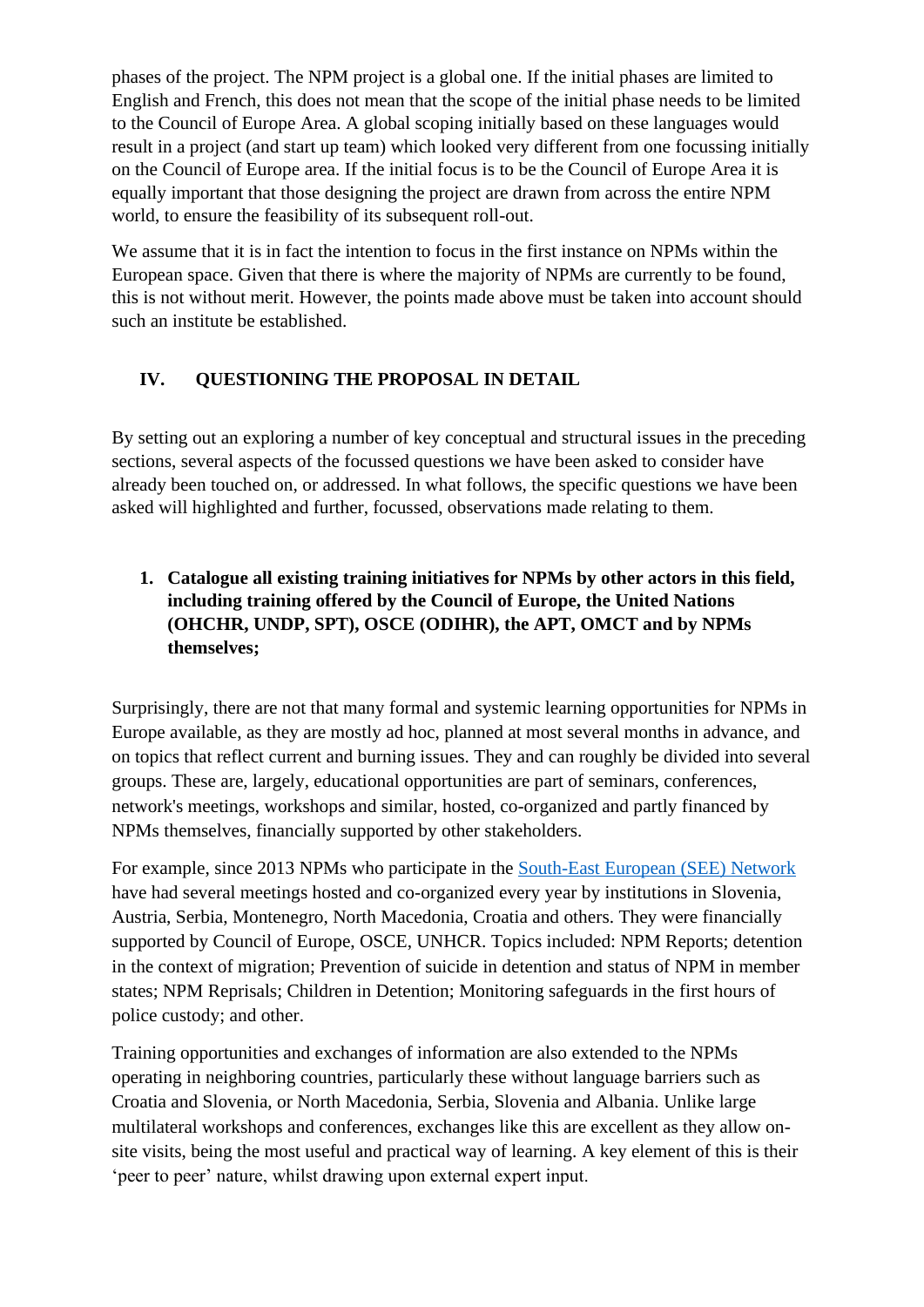Some NPMs (Tunisia, Kosovo, Austria/Germany) organize regional and/or international trainings on topics such as Overcrowding in prisons; Mental disability, deprivation of liberty and human dignity; Classification of detainees between norms and reality; Monitoring Homes for Elderly. These are organized within different projects, and all mentioned were coorganized and financially supported by Council of Europe.

In the framework of [IPCAN](https://ipcan.org/) network, topics mostly relate to role of police in democratic society; police conduct, relations of the police and the population; police in the context of migration. They are self – funded by the network itself, that is, participating NPMs enjoy hospitality of Défenseur des Droits.

In comparison, trainings organized by institutes and international organizations are relatively rare. In the last three years, these have included, for example:

- Seminar on preventing torture and other ill-treatment in the context of immigration detention, co-organized by OSCE/ODIHR, APT and Council of Europe;
- Ensuring effective implementation of detention safeguards in the first hours of police custody in the CoE and OSCE Region, organized by OSCE/ODIHR, financially supported by APT and Council of Europe
- Final Conference Developing Guidance for NHRIs to Strengthen Procedural Safeguards, organized by Ludwig Boltzman Institute, supported by European Commission

In addition, there are Conferences, including at high-level, organized on particular occasion, such as for example *International High-Level Conference Dedicated to the 10th Anniversary of Georgian NPM*, or *A high-level conference on the occasion of the CPT's anniversary*, organized by APT, OSCE/ODIHR and Council of Europe. In both of these instances, NPMs did not bare any of the costs for participating.

During 2020, all trainings moved to the virtual space, making them less expensive and more available to NPM's staff. Online meetings and workshops were held in the context of South-East European NPM Network, supported by Council of Europe; another one was organized and financed by Trinity College Dublin. European commission also financed at least two online conferences/expert meetings, organized by Hungarian Helsinki Committee and Ludwig Bolzman Institute. In addition, one online workshop was organized and financed by Research Centre Immigration & Asylum Law at the University of Konstanz. Topics of these included: Strengthening the prevention of torture in South-East Europe; Prison oversight in International and National context: Dynamics, Dilemmas and Opportunities; Complaint procedures in penitentiaries"; Working towards harmonised detention standards – the role of NPMs; Online expert meeting on "Monitoring Prison Violence".

This is merely an indicative selection: it would be almost impossible to compile a definitive list as there are so many events, initiatives and projects taking place in which NPMs are invited to participate. Whilst this is to be welcomed, it should be stressed that few, if any, of these are focused on 'training' the NPMs in any direct or formal fashion. They are primarily educative and/or discursive in nature.

It is also important to note that there are now plenty of training resources available online, for example [APT Knowledge Hub,](https://www.apt.ch/en/knowledge-hub) [Ludwig Bolzman Institute](https://bim.lbg.ac.at/en/project/current-projects-projects-human-dignity-and-public-security-projects-torture/atlas-torture-information-and-cooperation-platform-fight-torture-and-ill-treatment-world-wide) and its [Atlas of torture,](https://atlas-of-torture.org/library/?q=(_types:!(%275ccc4bf04f4b6566108e28f0%27),limit:30,order:desc,sort:creationDate,types:!(%275ccc4bf04f4b6566108e28f0%27))) [Dignity,](https://www.dignity.dk/en/publications/#series) [Penal Reform,](https://www.penalreform.org/) [Global Detention Project,](https://www.globaldetentionproject.org/) and others. There is a vast literature and set of resources exploring international standards and monitoring practice more generally, all of which is of potential relevance to the work of NPMs.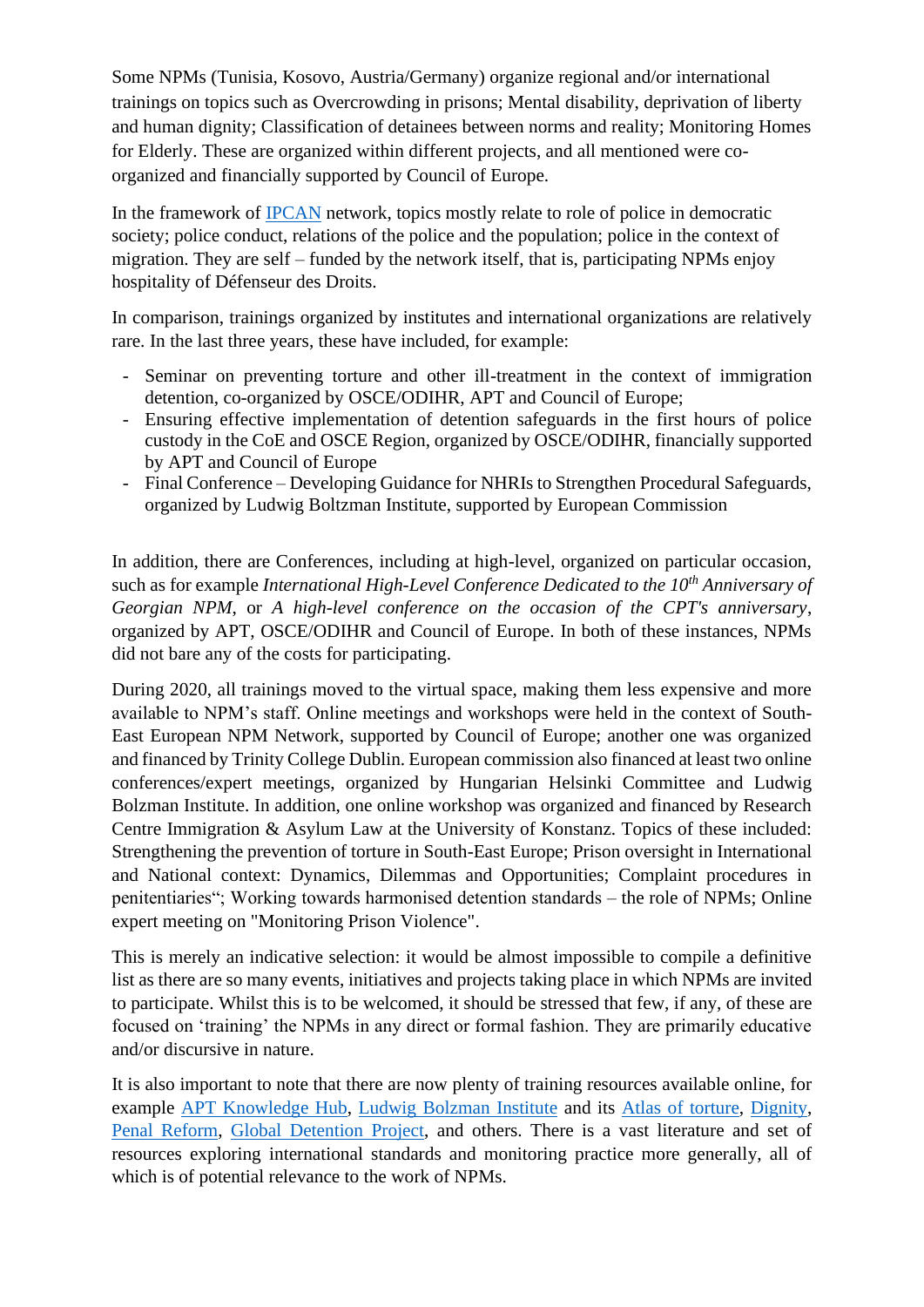As has also been mentioned earlier, NPMs heavily rely on the in-house and operational trainings provided for their own staff, and increasingly on the online tools just mentioned. These do not require the NPM to find substantial additional resources. This is particularly true as regards induction training, which, according to the available information, are rarely externally provided or supported

As a result, we would observe that there is no shortage of opportunities for NPMs to access training materials. In house or induction training is routinely available and can draw on quality training materials which are already freely available. There are also very many opportunities for NPMs to learn from each other and to participate in discursive and educational activities.

### **2. indicate if gaps in the existing offer added value in a potential establishment of an Institute/ training centre for detention monitors**

Existing learning opportunities, as briefly described above, are mostly connected to networking meetings in the context of international and regional cooperation. As a result, they are ultimately, 'ad hoc' and discretionary in nature. It is largely for the NPMs themselves to decide whether to take advantage of them. Moreover they are mostly 'opportunistic' and/or project based, depending on the availability, readiness and priorities of the organisers and/or potential donors. NPMs rarely participate in their planning, or only to very limited extent. They may be involved in the scoping and preparation of the next meetings of specific organised networks, for example, but they are more often merely in the position of having to decide whether to accepting an invitation to attend an event, or to participate in a specific project. As a result, it is often the case that the NPMs are really contributing to the achievement of a third party's 'agenda' (even if this is of benefit to the NPM), rather than receiving something which is tailored to the specific needs of an NPM as such.

What is lacking is any recognised centre of excellence which provides structured training opportunities by recognised or accredited experts. In that regard, establishing an Institute or training centre of the nature proposed could indeed bring added value, in particular the potential to introduce a more rigorous and systemic approach to the training of NPMs. It would, however, be essential that NPMs were able to play an active role in the design of programmes to ensure that they were relevant to the particular NPM in question: as explained above, there is no one 'model' or structure for an NPM and to be useful training has to take account of this to ensure it is both practical and relevant. This is not only important as regards training concerning new and emerging topics and issues of interest, but also concerning the methodology of visiting, report writing, engagement with authorities concerning implementation of recommendations, etc. By contributing to the planning process in this way, NPMs they would feel a greater sense of 'buy in' to the work of the Institute, enhancing both its capacity and credibility and assisting to assure its longer-term relevance and sustainability.

This is again underscored by the fact that NPMs rely heavily on in-house training and 'learning by doing', of both staff as well as heads of department/institution. Inevitably, such training will currently reflect the nature and dominant focus of the Institution as a whole and, as has been said, when the NPM function is fulfilled by an Ombuds or NHRI-type of institution which undertake a broad range of functions and may exercise of variety of different forms of mandate in addition to that of the NPM, there may be little expertise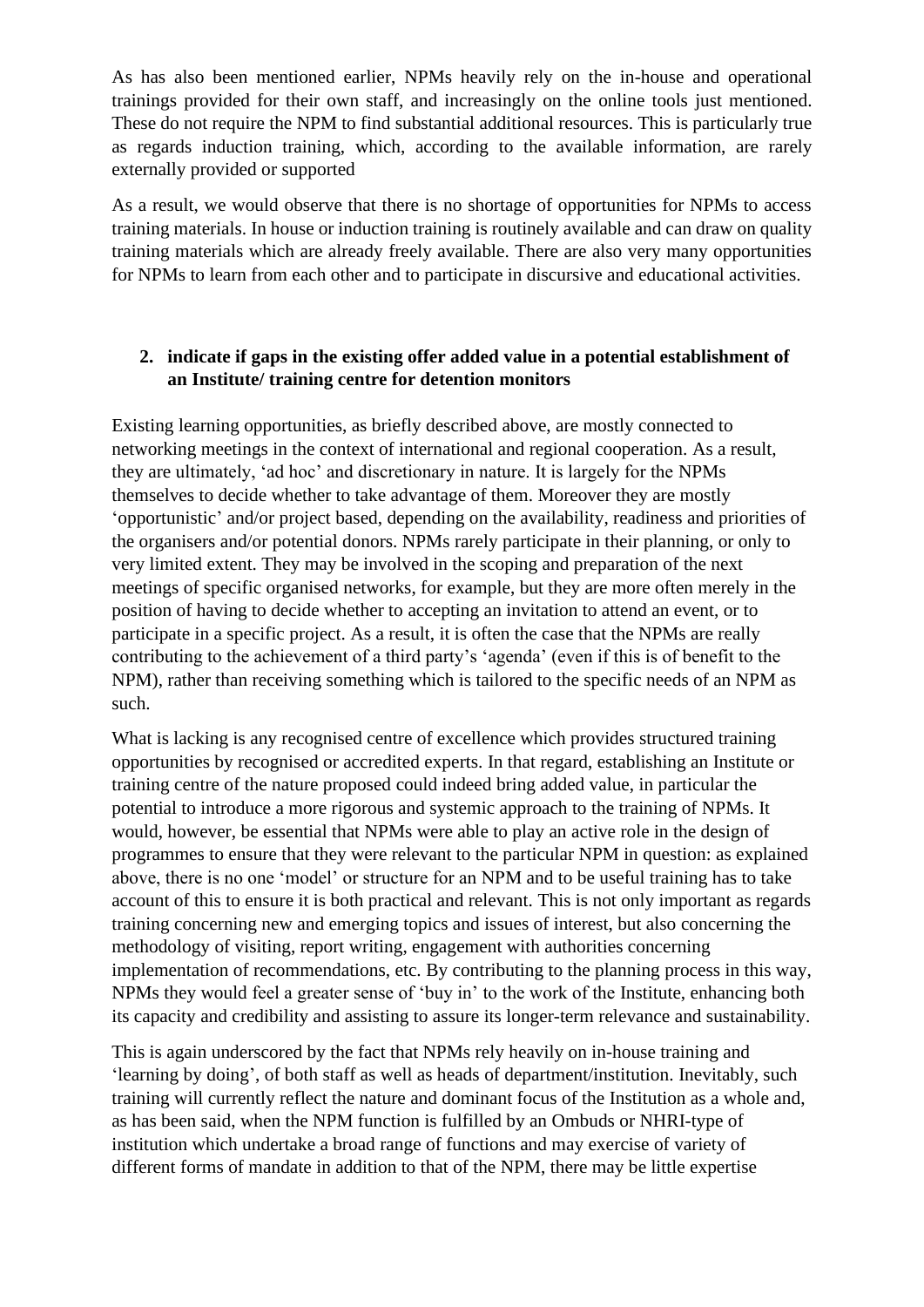concerning preventive approaches in general, and/or expertise related to torture. Indeed, it may well be that the Ombudsman/Chair/ is not only not a subject-matter expert on torture: they may even be largely unaware of the particular features of an NPM mandate or the importance of torture prevention as a strand of work. It is also not very likely that the overall head of an Ombudsman's Office or the Chair of an NHRI would invest in attending NPM network meetings, or related events which are mostly designed for experts, and are not pitched at a strategic or 'high level'. Therefore, a robust, credible, high-quality and respected institution/institute/training centre, in our opinion, could play an additional role in offering a 'bespoke' form of 'training' for Heads of Institutions which would better enable to create an operational 'space' for the effective functioning of the NPM within the bodies for which they are responsible. This would be a form of training 'about' the NPM and its work – rather than training for the NPM – but we think that this could contribute significantly to raising of the capacities of NPMs (and their leadership) by fostering a better informed and supportive framework for them to function within. To be successful, this would need to be seen as a 'prestige' activity.

Finally, we are aware that in many national contexts, those who work alongside and support the work of NPM – their partners and counterparts - are rarely able to participate in the forms of existing training opportunities which have been described above. Some external national experts and civil society organizations that work alongside and support the work of NPMs may well have a history and experience of operating in the context of deprivation of liberty – which is why they may have been chosen as collaborators or partners. Others, however, may not and they could also benefit from further training in both standards and methodology specifically connected to NPM, it's contextualisation and activities. This also is true of external partners and counterparts working in government and/or institutions of deprivation of liberty, including civil servants as well as other decision-makers. Their sensitivity to, and even basic awareness of, the OPCAT, NPMs, standards and methodology, is very often lacking. If established, the Institute/training centre could potentially fill this gap in providing opportunities for specific and/or collective training in preventive methodologies of all such cohorts: if these are the groups with whom the NPM must work to achieve results, there is much to be said for ensuring that they too are effectively trained in order to be able to better assist and engage with the NPM.

### **3. indicate which elements would be needed to ensure an effective training, both initial and ongoing (which content and experience conveyed by whom?);**

Starting with the question of *by whom*, teachers, lecturers and educators at the Institute should include (not exhausting) the following, and in no particular order:

- o experienced current and former NPM staff, bringing added value in sharing best practices and experience in operational matters, methodology, examples and similar
- o current and former heads of institutions (Ombuds, NHRI/NPM Chairs) on specific issues and challenges faced when fulfilling the role;
- o academics, bringing theoretical knowledge on issues at stake
- o former and current members of SPT, CPT
- o experienced representatives of both international and national civil society organizations and non-profits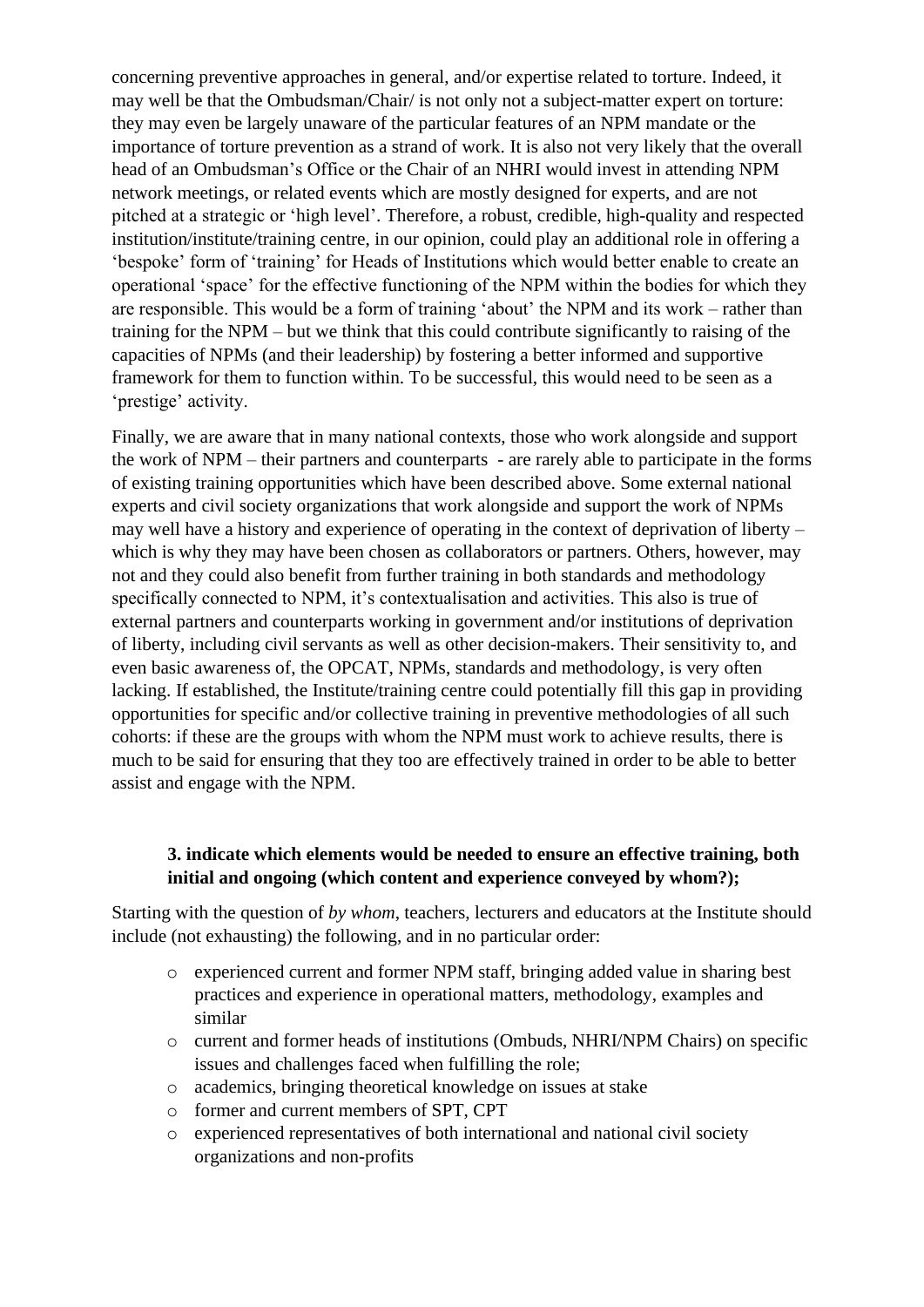- o experts working in the law enforcement, health, police and other structures that NPMs monitor
- o experts in other cross-cutting issues, such as awareness raising, human rights education and promotion, communications on torture prevention, report writing, formulation of recommendations, policy formation, etc.

### *Initial training* might include, among other

- o Overview of international legal framework and existing standards
	- o Examples of national arrangements in setting up an NPM
	- o Methodology, particularly as regards different sectoral visits
	- o Training for incoming or new heads of NPMs
	- o Training for certain number of new staff members
	- o Training of other stakeholders working with NPMs in national context

*Ongoing training* could be established addressing a long and constantly evolving list of specific issues/topics. Some examples of those that have been organized in recent years have already been briefly mentioned in response to first question, above. However, in our opinion the most important factors to take into account when determining such issues/topics are are threefold. First, that NPMs themselves are involved in their prioritization and planning. That would assure the second – that the courses offered are needed, relevant and timely. Finally, their development needs to involve highest available expertise, to assure its top quality.

### **4. make a qualitative and quantitative estimate of the potential users of a training centre**;

As already described above, in qualitative terms the potential users could include (not exhaustingly) primarily NPM staff, heads of institutions as well as external experts and members of civil society organizations participating in visits. It could also include external partners, civil servants and officers working in settings NPM monitors; perhaps even other stakeholders which could benefit from education and awareness – raising, such as selected journalists and similar.

In addition, quantitative estimates are very difficult to assess, as it depends on the overall level of ambition for the Institute in its initial set-up phase – in terms of geographic and thematic reach, as well as the levels of available funds and their sources. Ultimately, and as the previous paragraph suggests, there is no very obvious 'ceiling' to the potential number of beneficiaries. In some countries, for example, the number of members of NPMs (by which we mean those engaged in undertaking and supporting preventive visiting) may be numbered in tens; whereas in others they can be numbered in hundreds. Given the number and nature of the construction of NPMs in Europe, the number of direct potential beneficiaries may run into thousands. But taking account of the current circumstances at the time of writing this opinion, it might be wise not to base an assessment of the proposed initiative on the basis of the potential overall number of beneficiaries, but on a realistic assessment of its long term sustainability and quality. In other words, introducing it through a pilot period for a limited number of (groups of) beneficiaries as well as selected courses/modules, might provide with more realistic assessment of actual needs and potential number of users in the near future.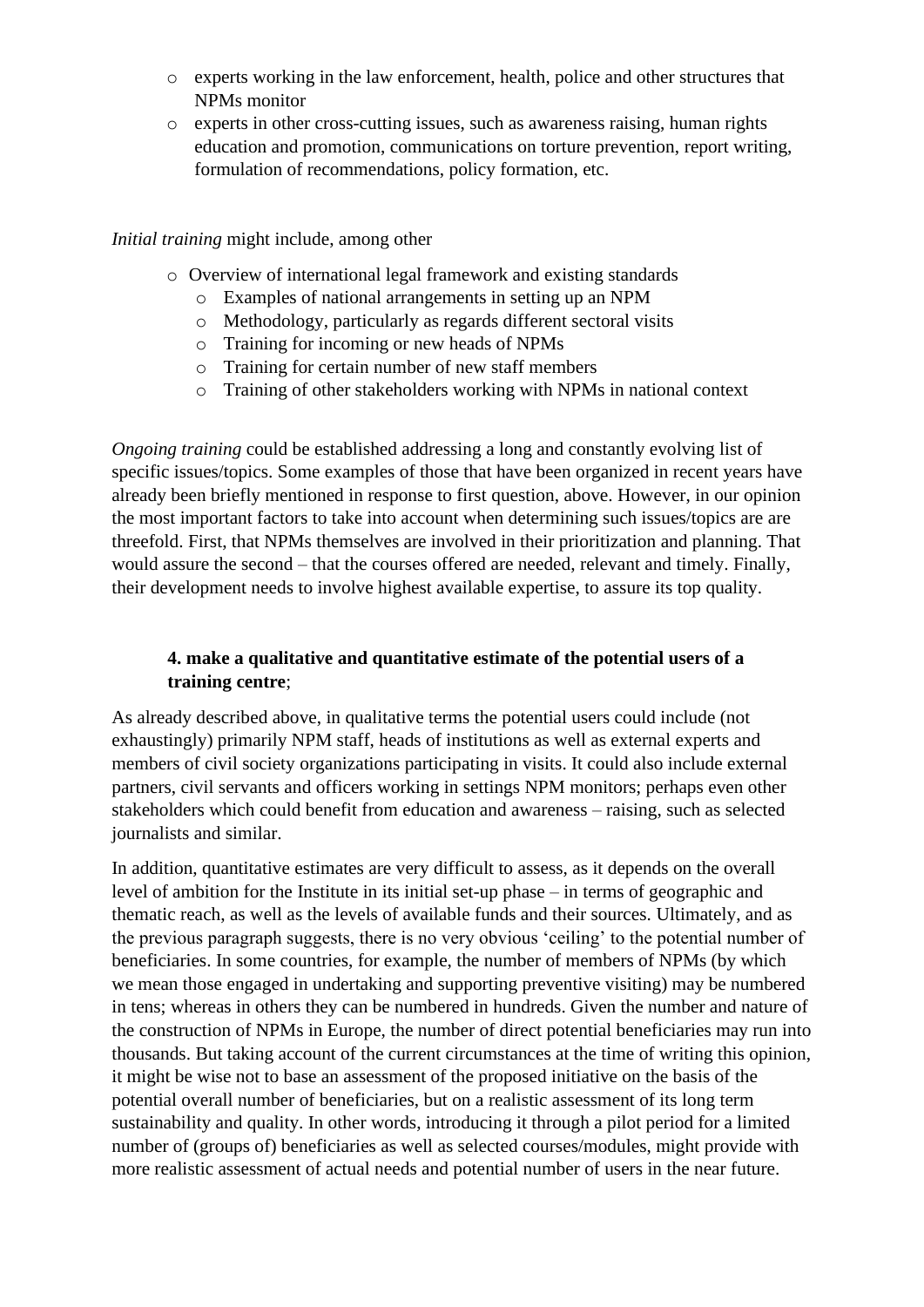It may well be sensible, should this project be taken forward, to undertake a more focussed quantitative assessment through more scaled-up research, by means of a questionnaire sent out to as many as possible NPMs, asking for their assessment of the number of staff members and other participants that could benefit from such opportunities. This could also provide an opportunity for a more thorough qualitative assessment of potential beneficiaries by seeking information from NPMs regarding the range of stakeholders which they consider would benefit from better training and induction to the nature of the NPM preventive mandate in order to enhance their understanding and capacity to support and engage with the NPM in a more appropriate fashion. We think that early engagement with NPMs concerning these issues would, once again, substantially enhance support for the establishment of the Institute, which is to our opinion is one of the crucial prerequisites for its success.

### **5. propose how a training centre should be set up and managed to be effective (stakeholders' participation etc.);**

Until answers to some of the key questions already posed are given, it would be premature of reflect too closely on the details of establishing such a training centre. What is clear, however, is that it would require careful liaison with the SPT in the first instance, in order to secure the necessary degree of 'coherence' with its vision of the OPCAT system (of which the NPMs form a part) and, of course, with the NPMs themselves. This is important not only to ensure that the training provided was appropriate for the needs of the NPMs, collectively and individually, but also to help ensure 'buy in' and support from the NPMs from the earliest opportunity.

In practical terms, this is a very difficult time to be establishing such a centre, however, for a number of reasons. It is obvious that the current situation in Europe and worldwide makes it very difficult to predict how and when the recovery from the pandemic will commence and how long it will take. This is a very practical issue for those contemplating a form of cross boarder training. It is equally obvious that the economic situation of many countries is going to be severely affected for years to come and the consequences of this for funding NPM work – and training – both at the national and international level is unknown. All that can be certain is that it will not be an easy time. There will inevitably be an effect on the resources of both donors and independent national institutions, potentially for years to come. Moreover, 2020 has proven that many educational activities can successfully be performed online and with almost no cost for participants. They of course lack many other important dimensions such as in-person networking and informal exchanges, however, to our opinion this has shown potential that cannot be underestimated in any further planning of educational activities. Such online training (and the greater acceptance and familiarity of users with online training) offers opportunities to a training institute of course – but what is also clear is that visiting places of detention requires physical presence.

That said, another lesson of 2020 is that NPMs have responded to the limitations upon their work with considerable innovation and flexibility. This too presents an opportunity for an Institute: much of the current training materials, etc, are 'pre COVID' in their assumptions concerning the methodology of visiting. This is already changing rapidly as necessity forces innovation and new 'best practices' are being discovered. A training institute could act as a catalyst for this – but it could also find itself drawing on 'preCOVID' expertise and not be able to fully engage with the rapid changes in NPM practice which are already occurring.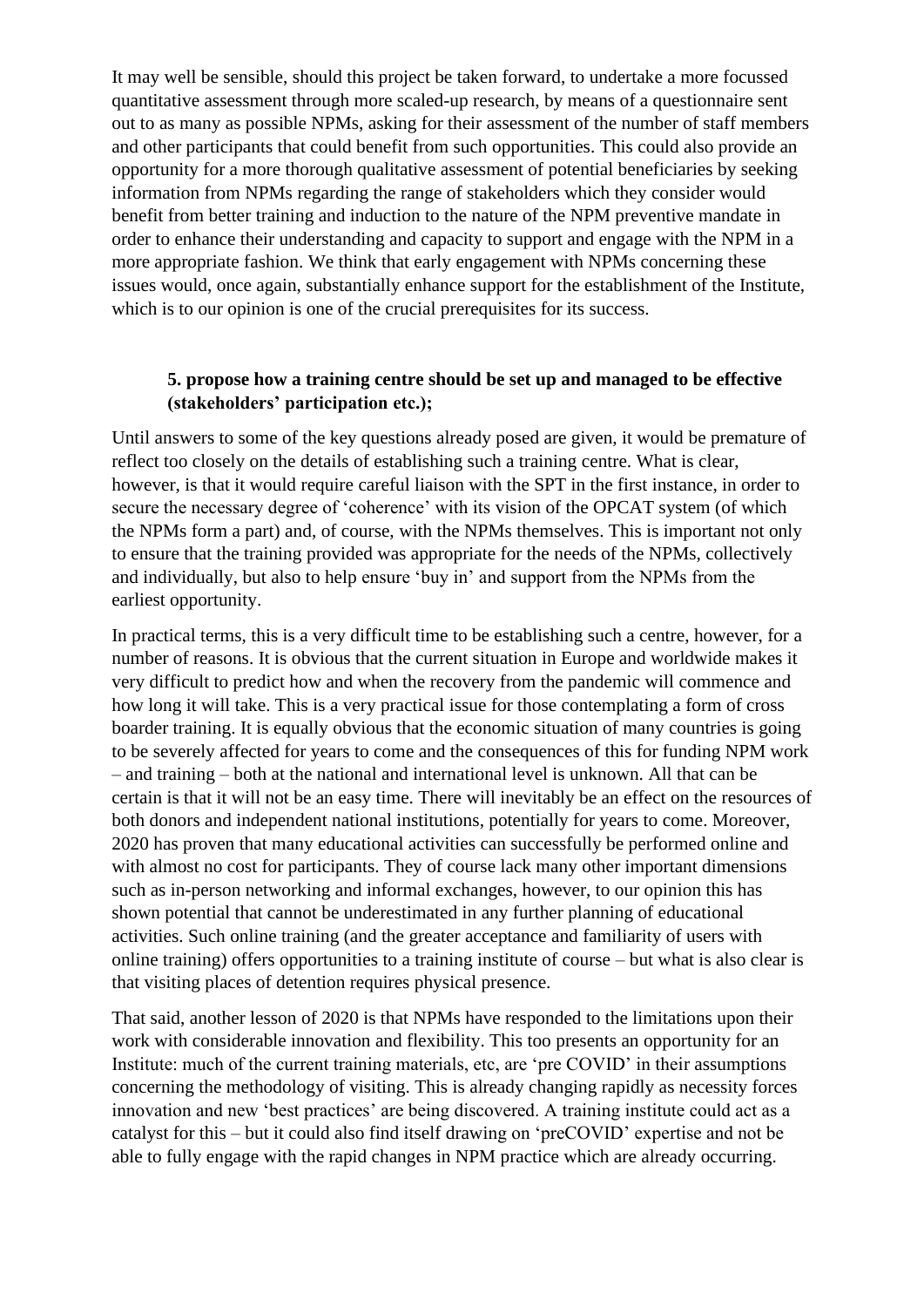The relevance of this for 'set up' is clear: it is more than ever necessary to ensure engagement with current NPM practice and ensure that the training offered is forward looking. Rather than establish a large-scale enterprise based on assumed approaches and practices, all of the above factors point towards the establishment of a relatively small scale 'pilot' model working closely with interested and forward-looking NPMs to help craft a model which will add value in the ways described. Having close connections from the outset with key and respected NPM stakeholders will help build confidence, as well as ensure that the Institute remains flexible in the light of the rapidly evolving world of NPM engagement and practice which is currently emerging.

Whilst this may not be an ideal time to launch a new enterprise, one has to strike a balance between this and the desirability of moving forward, even at the most difficult of times. It seems to us that that balance is best struck by not seeking to be overly ambitious at the initial phase. Indeed, given the current circumstances, and the factors outlined above, moving forward would help contribute to stronger torture prevention and human rights protection in the (near and more distant) future, whilst a cautious, incremental approach would ensure that the Institute was constructed in a collaborative manner and able to reflect and respond to the contemporary challenges which face NPMs operationally and conceptually, thus contribution to the overall sustainability of an Institute over time: in short – doing too much too quickly would appear to be both unrealistic and potentially unwise at the moment. At the same time, the very factors which suggest a more cautious approach also point to the need for such an Institute, to be able to help lead thinking concerning preventive visiting in the post-COVID context.

To that end, we would suggest developing and piloting a small hub of expertise, comprising of several selected modules concerning both methodological and substantive issues with the aim of gradually expanding provision both in terms of number of participants as well as courses, would be a way to cautiously move forward. This might be targeted in the first instance at a selected group of NPMs which could be consulted on design and delivery methodology.

Looking ahead, management could be organized through a small Board comprising of several main donors, members of selected NPMs, academics and others with relevant experience of NPM related work, which would provide strategic oversight. Day to day management and operation should be led by a small team led by a director and several staff members, while another pool of scientists and experts might be set up to advise on substantive issues. In effect, we suggest a tripartite system comprising a Board of Management at a strategic level; a management team; and a panel of expert advisors.

## **6. analyse how the Council of Europe can support this initiative, what the added value of Council of Europe involvement would be, and what form Council of Europe support could take;**

The Council of Europe has been one of, if not the, foremost supporter of NPM-related support, followed by others including the OSCE/ODIHR, Open Society, UN, European Commission and others. Whilst these other organisations have generously supported specific initiatives, it is  $-$  to be best of our knowledge  $-$  only the Council of Europe which has previously sought to support systematic training opportunities for NPMS (as described in answer to the first question). As a result, it has not only has experience, but also a reputation as a leader in this field with NPMs. This enables it to act as a catalyst for training work in a way which others might find more difficult to achieve. It is also well-placed to foster and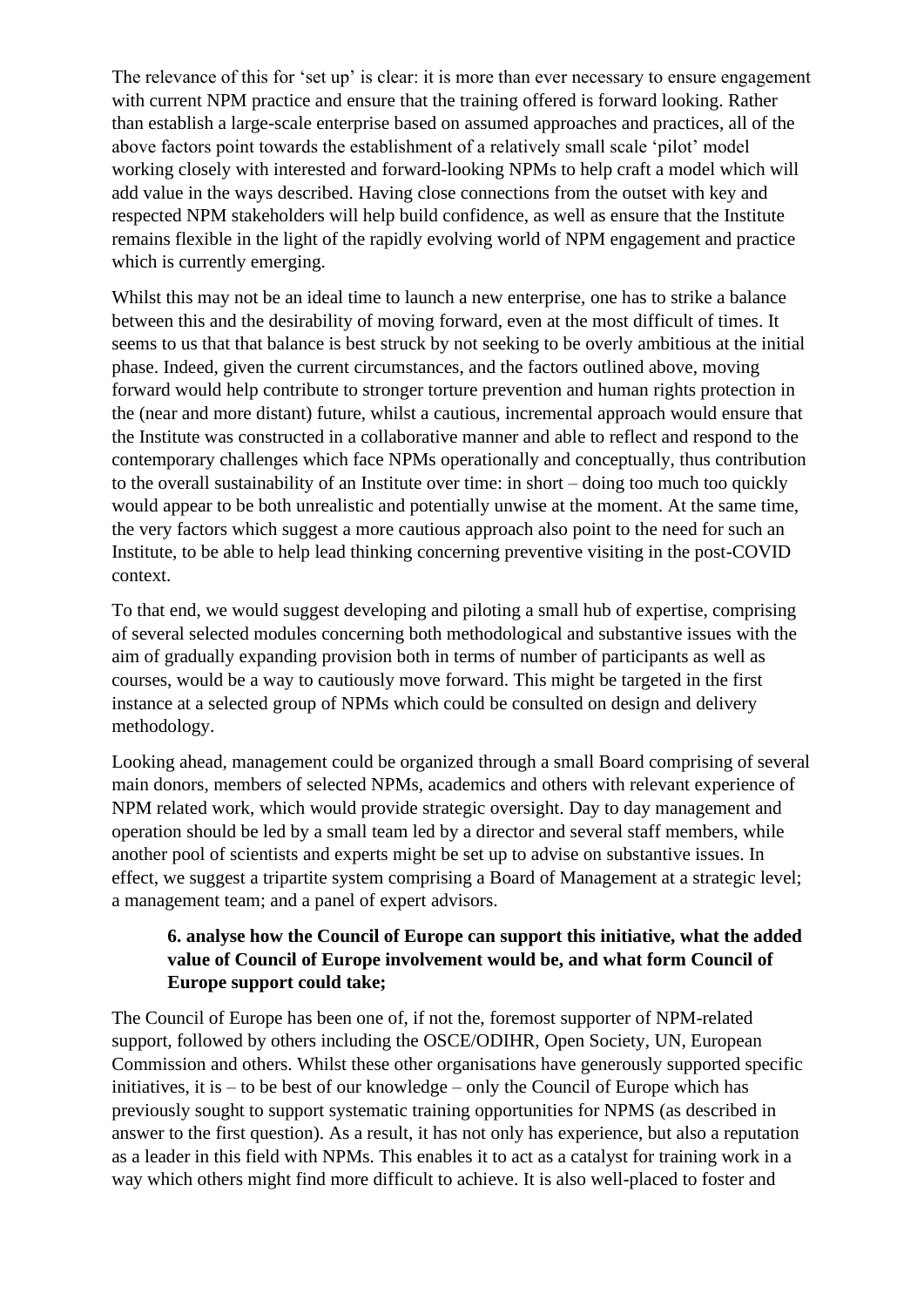contribute to strengthening and synergies between NPMs, the CPT and the SPT and other stakeholders through its existing institutional arrangements and networks. It is, then, ideally placed to support an Institute which has to reach out to and effectively engage with this range of stakeholders. It follows that if it is decided to move ahead with the establishment of an Institute, it would appear natural that the Council of Europe should be a key supporter of it. Moreover, since currently a considerable amount of support it directed towards achieving similar outcomes through other mechanisms, there may be opportunities to channel some existing NPM-related support towards this more systemic enterprise, rather than dispersing it through smaller and more disparate events or projects which lack connection and cohesion.

This is not to suggest that other beneficial initiatives should not continue to be supported in addition to the Institute – such as, for example the work of sub-regional and other peer to peer networks which achieve other valuable goals. It is, however, to suggest that there is scope to channel existing support for purely training activities into and through such an Institute.

### **7. indicate which other institutional actors should be involved in such an initiative, and at which level of concrete involvement;**

This has already been addressed in the context of other questions, but to repeat in brief: we feel that to maximise its impact and build on current synergies, as broad range of stakeholders currently operating in torture prevention should be invited to participate in its work, either as donors, of as experts/educators and/or participants. These have already been identified above. We also suggest that the one of the first tasks of the Strategic Board tasked with the establishment of the institute would be to undertake a mapping exercise to identify those whose current work was most closely training related and then seek to forge appropriate relationships with them in order to (a) gather support for the Institute and (b) to seek to minimise overlap with their existing and future programmes.

## **8. provide an estimate of the cost (based on a list of items required) for setting up and running a training centre and propose a business model for the training centre to secure its ongoing funding;**

We feel it is premature to offer suggestions as to costings until there is a clearer understanding the focus of the Institute in the first instance. We are also not well equipped to undertake detailed financial modelling in the abstract. What we can say at this point is that we have reservations about a funding model which, ultimately, sees the Institute as selffunding – though much will depend on the operating model ultimately agreed upon.

The reason for this is simple. As indicated in the opening sections, there is little likelihood that the international visiting mechanisms (the CPT or SPT) will consider it appropriate to pay the Institute for member training. Turning to NPMs, most will be reluctant to financially contribute towards the costs of the Institute, or to pay for training, due to their small budgets and limited capacities and resources. As has been described above, most of the training activities currently provided are either 'in house' and provided a little internal cost, or are largely supported by external donors, with the NPMs making relatively small contributions in many instances. We doubt that many NPMs have training budgets of a size to allow them to 'buy in' external training on an extensive basis. Indeed, numerous NPMs struggle to find the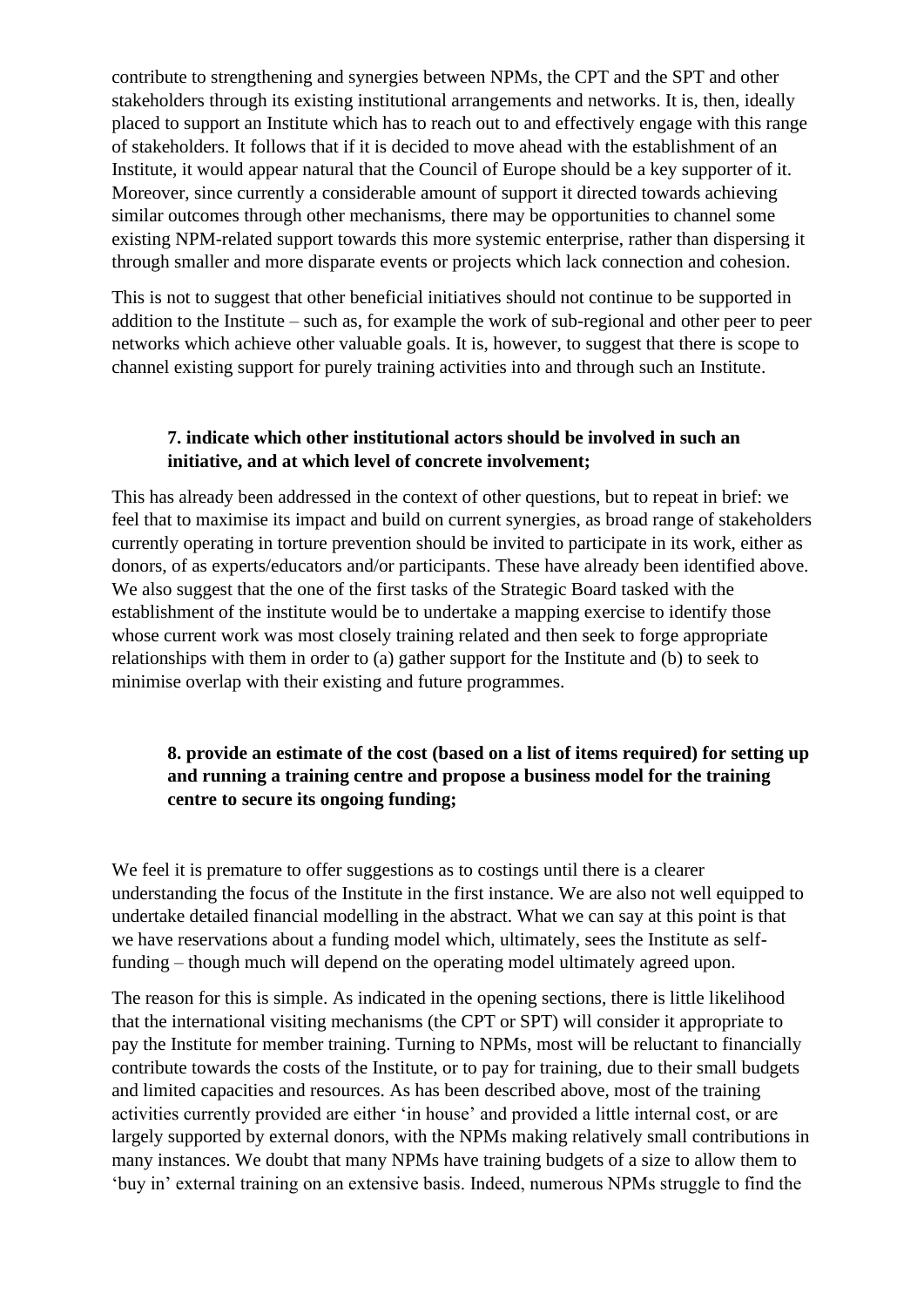resources to maintain their day to day front-line work – and these are likely to be among those most in need to training.

Therefore, we think it unrealistic to build a business model which is reliant on the ability of NPMs to finance it. Whilst it is reasonable to expect a stream of income from NPMs in respect of the training and capacity building they receive from such an Institute, this is unlikely to provide a route to financial sustainability. Therefore, we feel that the business model should foresee continued reliance on donor support and financing from those, including the Council of Europe, who have a commitment to, and interest in, the continued success of the work of NPMs. This would also ensure that the Institute was a channel of 'added value' to the NPMs and enhance the likelihood of their investing their time (which is a valuable commodity) in the work of the Institute.

### **9. analyse the perceived risks of the proposed initiative.**

We see three main and potential risks in the current proposal: (a) regarding the process of design and establishment, (b) organizing on site visit-based training and (c) financial sustainability.

If NPMs are to be the main beneficiaries/users of the Institute, it is essential that they are informed at an early stage, and as many as possible are actively involved and/or consulted in its development and design. This could be entirely pluralistic and open, or, perhaps more practically, through an Advisory Board consisting of several regionally diverse NPMs. Their participation in this process will, we feel, be a major factor in the success of the initiative and significantly contribute towards their 'ownership' of the process. Those NPMs which become involved at this early, design stage may reasonably be expected to become 'ambassadors' for the Institute (formally or informally), as regards its usefulness and potential impact, and leading by example can encourage more NPMs to work with the Institute, helping to secure its growth and stability over time.

A central element of the proposed approach to training is the 'onsite' visit. We understand this, though some reservations have already been set out concerning the extent to which this can be a true 'simulation'. In the context of NPMs, where reciprocal co-visiting already occurs, this may well be less of a problem than as regards the international bodies, however. Indeed, the value of such training is attested, despite its limitations. A very practical risk concerns the potential complexity of the Institute organising such training visits in third countries. There is a question of the relationship with the NPM in the country in which the training is to occur to take into account. Indeed, it might be wondered if it would be preferable for the Institute to act more as a 'broker' as regards on-site visit training, linking NPM members to be trained with Institute accredited 'trainers' in other countries. The Institute itself could then focus on the provision of thematic/issues based training which might be more practical (and economical) for it to deliver on a more systemic basis.

We have already stressed the need for NPMs to be involved in the design and content of modules/courses and issues, in order to ensure that the training given is relevant to the situation of the particular NPM in question and to avoid the danger of the training being overly general and/or theoretical and not sufficiently answering the practical and methodological issues which the NPM in question has to confront. In short – whilst offering training on a range of issues and themes, delivery needs to be tailored to the needs of the NPM in question, in conjunction with that NPM.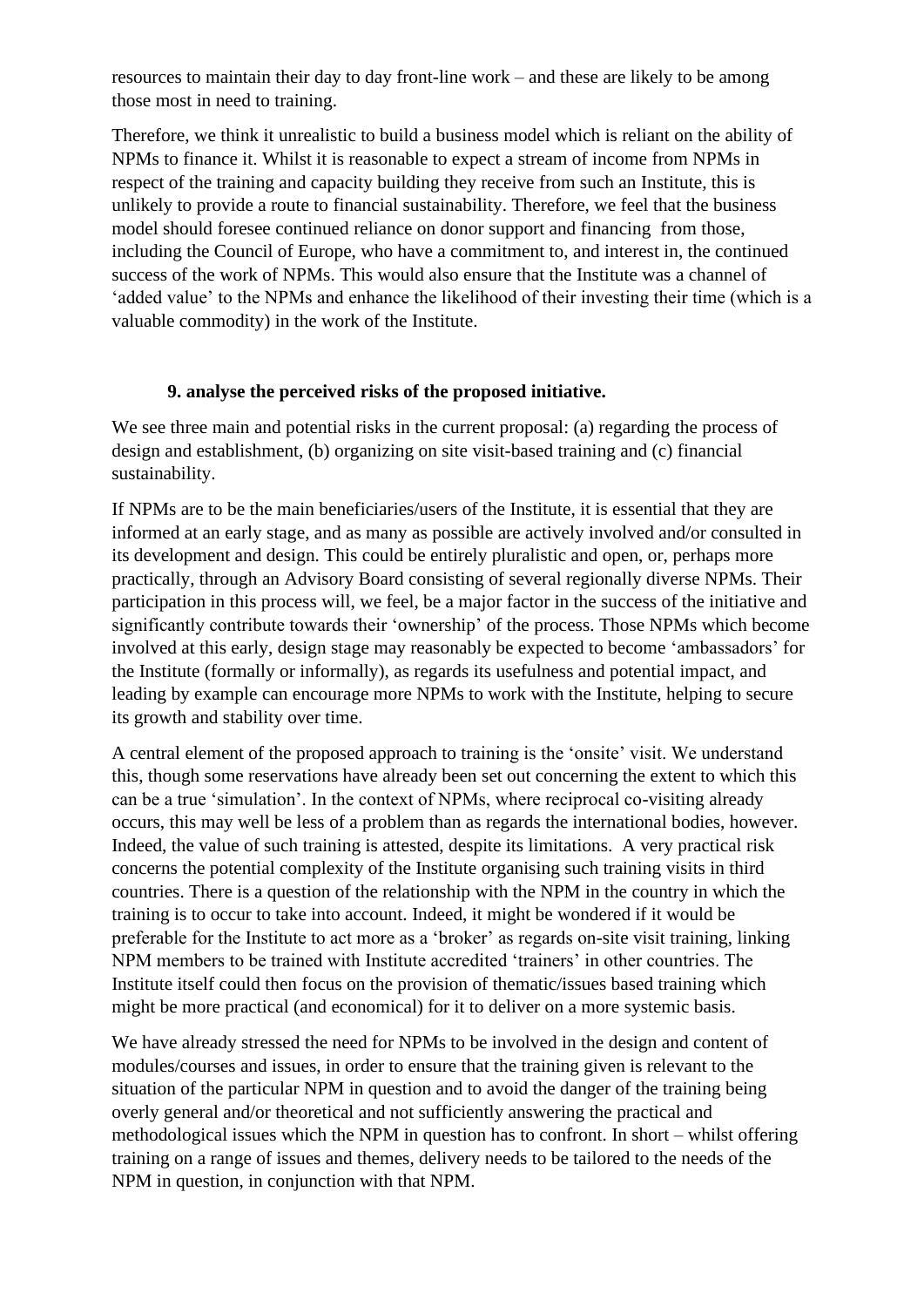We have also already touched on financial considerations. It is well known that independent national infrastructures of human rights protection are generally under resourced, and NPMs are no exception. They are often among the first to be under financial pressure during times of financial recession and crisis and are often working in a hostile national environment. This can particularly acute when NPMs are addressing some highly sensitive and/or politicized issues, such as migration, for example. It is precisely because of this that external stakeholders and donors so often support the educational and networking activities of NPMs. Many NPMs complain that they lack the funding to be able to carry out their mandates adequately. Against that background, it is unreasonable to think they can devote significant resource to training by external agencies. They would end up trained – but unable to apply that training in practice. Therefore, we are sceptical as to whether NPMs would be capable and willing to contribute significantly to the Institutes funding. Whilst it is plausible to imagine NPMs agreeing to pay a relatively small annual fee for membership of an Institute, it is difficult to imagine fee income being sufficient to cover the overall management and operational costs of the Institute. A Model in which a percentage of core costs were covered by annual membership fees to the Institute and participation in training was paid for separately, either directly by those NPMS which could afford to, or by donors on behalf of NPMS which could not, would appear to be a more realistic model. This would require a financial model which sought donor funding for a percentage of core costs and a separate donor fund to support participation in training activities.

### **V. CONCLUSION**

Given the financial constraints and future uncertainties resulting from the COVID-19 pandemic, this is a difficult time to contemplate the establishment of an ambitious project of this nature, and to do so on a self-sustaining financial model. Indeed, we feel that it would be challenging to establish an Institute on such a basis at any time. However, we also believe that the need for such an Institute to enhance the professionalism and coherence of NPM training opportunities – and to provide a centre of excellence which can be drawn on more generally by those engaged in working with NPMs – is made all the more important by those very circumstances. The coming years are likely to be a period of change in the manner in which NPMs undertake their work, and the issues which they need to face.

Therefore, whilst the initiative to set up a new Institute or training centre at this moment in time seems ambitious, it is a worthy ambition. For example, it is already clear that greater focus on online training is feasible and which carries considerably fewer costs. At the same time, on-site visiting currently faces many practical challenges as a result of the pandemic.

On the other hand, there are clearly significant gaps in the educational and training opportunities which are currently available and which the establishment of Institute/training centre could in time come to fill in, despite the risks identified above. The need for a most systemic approach to NPM training opportunities is very real and, for us, the real question is not so much one of 'whether' this ought to be proceeded with – but of 'when' and 'how'.

Therefore, should the decision be made to progress this proposal, we would suggest that the first stage should be consider establishing a small task force to devise a working model based